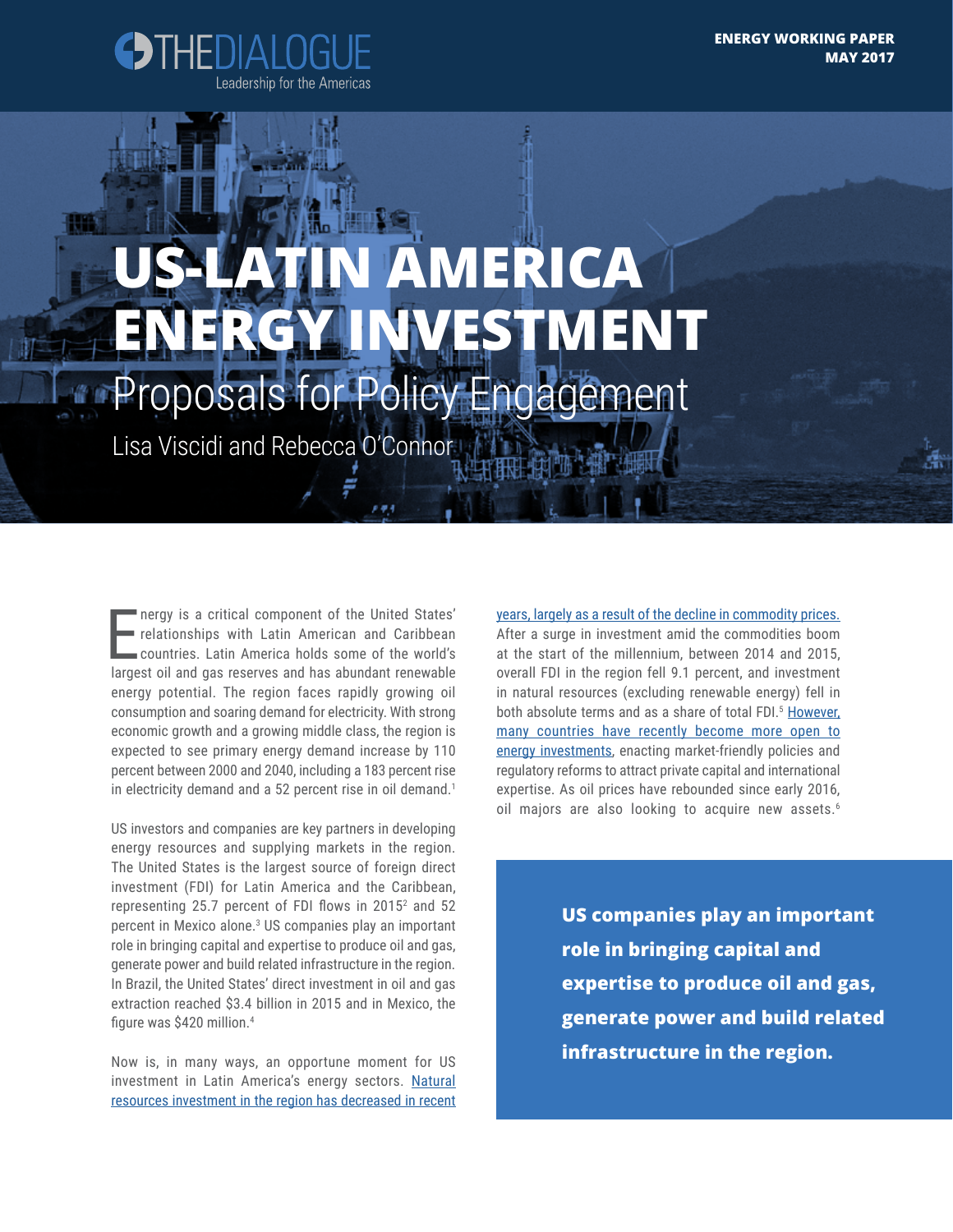# Foreword

I am pleased to present "US-Latin America Energy Investment: Proposals for Policy Engagement," a report by Lisa Viscidi, director of the Dialogue's Energy, Climate Change and Extractive Industries Program, and program associate Rebecca O'Connor at the Inter-American Dialogue.

This report examines US investment in the energy sector in Latin America and the Caribbean, the role it plays in enabling energy trade and broader bilateral cooperation and how the current administration's policy agenda – which includes changes to trade terms, energy regulations and funding for energy-related programs – is likely to affect investment. The report identifies key considerations for the US-Latin America energy relationship and provides recommendations that call for continued cooperation on energy as part of a larger regional agenda as well as support for market access and regulatory reforms.

We would like to thank Jed Bailey, managing partner at Energy Narrative; Alex Wood, policy analyst at the US Department of Energy; David Goldwyn, president of Goldwyn Global Strategies and former special envoy for international energy affairs at the US Department of State and Carlos Pascual, senior vice president at IHS Global Energy, who established and formerly directed the Energy Resources Bureau at the US Department of State, for their insightful input and comments on the report. We also thank Zuleyma Alvarez, Energy, Climate Change and Extractive Industries Program Intern at the Inter-American Dialogue, for her valuable research assistance.

The Dialogue's Energy, Climate Change and Extractive Industries program informs and shapes policies that promote investment while encouraging economically, socially and environmentally responsible development of natural resources. The program is supported by the Energy and Resources Committee, which includes CAF – Development Bank of Latin America, Chevron, ConocoPhillips, ExxonMobil, Holland and Knight, Sempra Energy, Shell and Statoil. The views expressed in this report are those of the authors and do not necessarily reflect the perspectives of the Inter-American Dialogue or our partners or sponsors.

**MICHAEL SHIFTER** President

**This report examines US investment in the energy sector in Latin America and the Caribbean, the role it plays in enabling energy trade and broader bilateral cooperation and how the current administration's policy agenda is likely to affect investment.**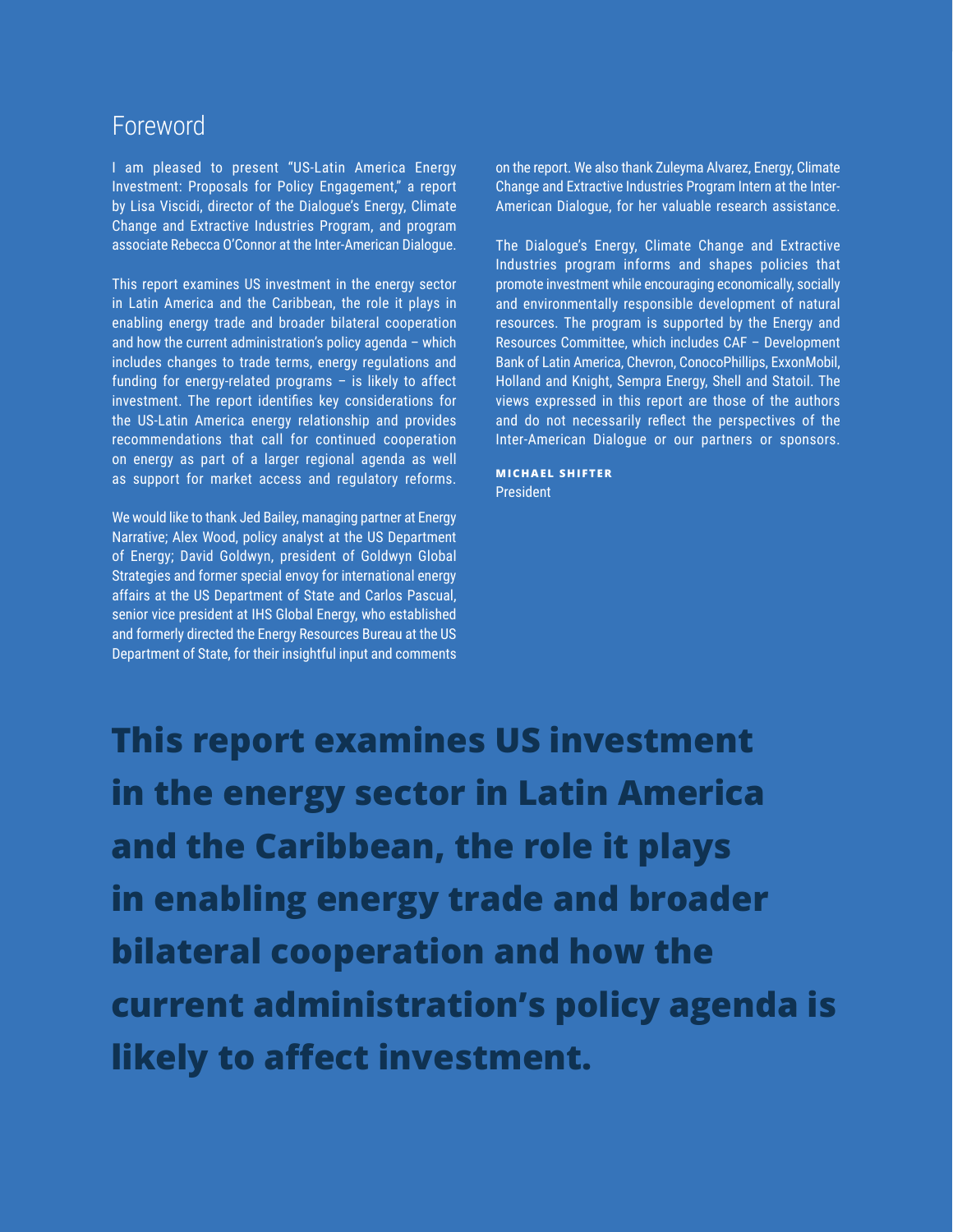Renewable energy is a particular bright spot for the region. Investments in the services sector, including in renewable energy, have increased in recent years. In fact, renewable energy investment in Latin America is growing much more quickly than in the rest of the world. From 2004 to 2015, renewables investment in the region increased 11-fold – almost twice the rate of the worldwide 6-fold increase<sup>7</sup> – totaling \$25.4 billion in 2015.<sup>8</sup>

US investment in energy brings multiple benefits to both the United States and Latin America. For Latin American governments, [oil exports to the US market provide a critical](http://www.thedialogue.org/wp-content/uploads/2015/06/Battle-for-Market-Share-Web-Version-6.1.2015.pdf) [source of revenue,](http://www.thedialogue.org/wp-content/uploads/2015/06/Battle-for-Market-Share-Web-Version-6.1.2015.pdf) and the development of energy resources is an economic driver for prosperity in the region. For the United States, energy investment in Latin America also has the potential to generate investment revenue and employment within the country. Foreign investment facilitates energy trade integration within the Americas, particularly between the United States, the world's largest energy consumer and producer, and Mexico, its second largest energy trading partner (after Canada). Despite the shale boom, which led to a 75 percent increase in US oil production over the past ten years and a drop in imports, the United States still relies on Latin America for more than 30 percent of crude oil imports.<sup>9</sup> In addition, [Latin America is the top market for US refined](http://www.thedialogue.org/wp-content/uploads/2015/05/FillingtheGapweb-LisaViscidi-March2015.pdf) [products](http://www.thedialogue.org/wp-content/uploads/2015/05/FillingtheGapweb-LisaViscidi-March2015.pdf) like gasoline and a growing importer of natural gas.10

While most US investment in Latin America's energy sectors has been market-driven, policy has also played a role in promoting energy integration and cross-border investment. Various administrations have developed initiatives to promote US-Latin America energy cooperation. Collaboration on energy issues in turn helps bolster broader economic, political and security relations with Latin American countries, many of which serve as key allies for the United States, and cooperate on a range of issues from immigration to counter-narcotics.

The new US administration, under President Donald Trump, has signaled a major shift in economic, energy and foreign policy. He has vowed to ease energy regulations, overhaul trade agreements and slash the federal budget – all of which will likely have implications for US investment in Latin American energy sectors. While Trump's "America first" policies are aimed at giving higher priority to the United States' economic growth and national security, the White House's approach will have impacts on the rest of the hemisphere that the administration must consider.

This paper seeks to identify the most critical effects of US policy on energy investment in Latin America and the Caribbean and identifies areas with potential for expanded cooperation under the Trump administration.

# US energy investment in Latin America and the **Caribbean**

Investment from US companies in the oil and power sectors in Latin America has evolved over the last few decades. The discovery of new oil and gas resources, from the presalt in Brazil to shale in Argentina, as well as legislative reforms opening some countries to foreign investment, most notably in Mexico, have led to increased investment from companies all over the world. US companies, which benefit from the expertise and resources of one of the fastest growing oil industries in the world as well as proximity to other countries in the hemisphere, have been at the forefront of this investment wave. US companies are by no means the only players; China is also a leading investor in oil and gas in many countries. In the power sector in Latin America and the Caribbean, increasing electricity consumption, a growing consensus that countries must reduce reliance on hydroelectric dams and oil for power generation and rapidly falling costs for solar and wind energy have created new investment opportunities in renewable energy and natural gas. There is also abundant potential for renewable energy. The region has an estimated 430GW of unexploited hydropower potential. Like in the oil sector, US companies are among the leading investors, alongside competitors from China, Japan and Europe.

#### *Mexico*

Mexico's energy sector has only recently fully opened up to foreign investment, providing a wealth of new opportunities for US investors. The country's constitution prohibited foreign involvement in most activities in the oil and power sectors until 2013 when President Enrique Peña Nieto successfully garnered a majority in Congress to enact a sweeping energy reform that ended state oil company Pemex's monopoly over oil exploration and production and control by state-owned utility, the Federal Electricity Commission (CFE) over electricity generation.

In the oil and gas sector, US companies have provided oil services, built pipeline infrastructure and, more recently, committed to invest in exploration and production (see Table 1). Shortly after the energy reform was enacted, international oil prices collapsed and Mexico's oil regulator, the National Hydrocarbons Commission (CNH), was forced to improve contract terms in order to attract investment. Modifications such as lowering corporate and security guarantees for bidding companies and publishing the minimum bid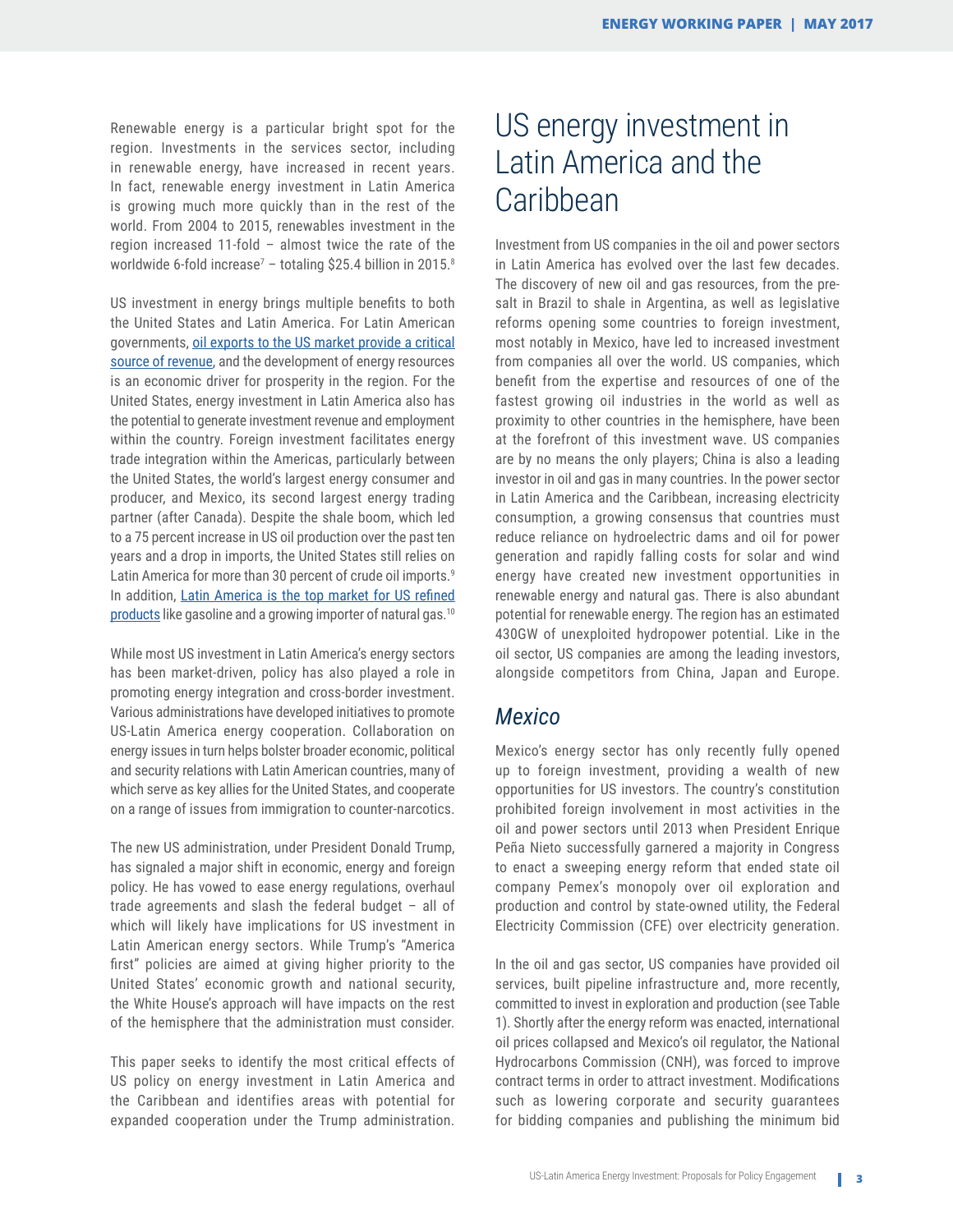threshold for each block in advance proved successful: in the later tenders, many of the winning companies submitted bids that were significantly higher than what the government had requested. US companies formed part of winning bids in each of the CNH's oil and gas tenders and represent 13 percent – or \$6.5 billion – of the \$49 billion in pledged upstream investments in Mexico since the reform (see Figure 1).11

US oil service providers like General Electric (GE), Baker Hughes,12 Halliburton and National Oilwell Varco have for decades played an unusually large role in Mexico's oil sector, as Pemex struggled to manage all of its oil and gas fields. Before the energy reform, Pemex was the country's sole operator. But today, the 48 new companies that won stakes in Mexican oil and gas fields in the first bid round represent potential new customers for oil services contracts.

US companies are also heavily involved in oil and gas infrastructure in Mexico (see Table 2). There are 17 cross-border pipelines between the two countries, and more construction is planned. Pemex has also pursued infrastructure sales (see Table 2) as steadily declining production, low oil prices and growing debt have forced major budget cuts at the company.

Investment in Mexico's electricity sector is also increasing rapidly. Virginia-based AES and InterGen, headquartered in Massachusetts, are among the largest independent power producers in Mexico. There are also opportunities to invest in Mexico's growing renewables sector, which, as of 2015, is one of the top ten renewable energy markets globally, according to the International Renewable Energy Agency.13 Renewables investment in Mexico doubled in just one year between 2014 and 2015 to \$4 billion.14 Mexico's power sector reforms have promoted FDI by allowing

#### **TABLE 1: SELECTED US OIL AND GAS INVESTMENTS IN MEXICO'S ROUND 1 AUCTIONS**

Source: National Hydrocarbons Commission (CNH)

| <b>US COMPANY</b>                                              | <b>ASSET</b>                                                                                                     | <b>AUCTION</b> | <b>BID OFFER</b>                                                                                                                                                                                                                                                       |
|----------------------------------------------------------------|------------------------------------------------------------------------------------------------------------------|----------------|------------------------------------------------------------------------------------------------------------------------------------------------------------------------------------------------------------------------------------------------------------------------|
| <b>ExxonMobil</b>                                              | 50 percent interest in<br>contractual area 2 in<br>the Perdido Basin                                             | Round 1.4      | With partner Total, offered 5 percent in additional<br>royalties and a 2-well commitment.                                                                                                                                                                              |
| <b>Chevron</b>                                                 | 33.4 percent interest<br>in contractual area 3 in<br>the Perdido Basin                                           | Round 1.4      | With partners Inpex and Pemex, offered 7.44 percent<br>in additional royalties and no well commitment. The<br>consortium is expected to invest \$2 billion in the area.                                                                                                |
| <b>Murphy Oil</b>                                              | 30 percent interest<br>and operator of<br>contractual area 5 in<br>the Salina Basin                              | Round 1.4      | With partners Ophir, PC Carigali and Sierra Offshore<br>Exploration, offered 26.91 percent in additional<br>royalties and a 1 percent additional investment factor.                                                                                                    |
| Roma Energy, Tubular<br><b>Technology and GX</b><br>Geoscience | Paraíso onshore<br>field in the state of<br>Tabasco, contractual<br>area 16                                      | Round 1.3      | Offered a 35.99 percent increase in royalties and a 100<br>percent increase in the minimum work program.                                                                                                                                                               |
| <b>Fieldwood Energy</b>                                        | <b>Ichalkil and Pokoch</b><br>shallow water fields<br>in the Cuencas<br>del Sureste Basin,<br>contractual area 4 | Round 1.2      | In consortium with Petrobal SAPI de CV, offered 74<br>percent of operating income to the state (more than<br>double the 33.7 percent required minimum) with a<br>2-well minimum commitment. The initial drilling and<br>testing of 2 wells will require \$170 million. |
| <b>Talos Energy</b>                                            | Contractual area 2                                                                                               | Round 1.1      | With Sierra Oil and Gas and Premier Oil, offered 55.99<br>percent of operating income for the state (40 percent<br>was the required minimum) and a 10 percent increase<br>in the minimum work program.                                                                 |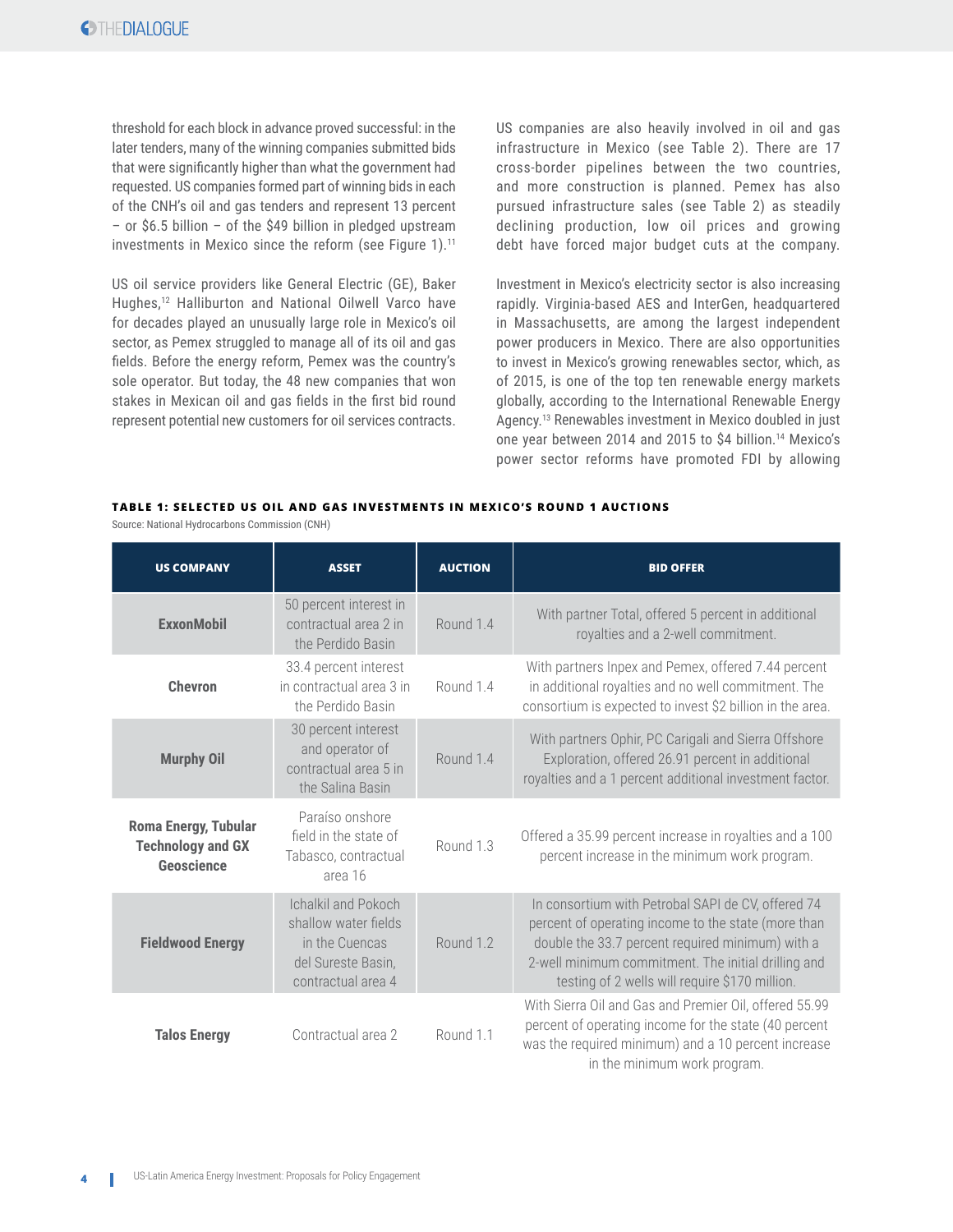#### **TABLE 2: SELECTED US INFRASTRUCTURE AND RENEWABLES INVESTMENTS IN MEXICO**

Source: Authors' compilation based on related news coverage and Institute of the Americas webinar (see footnote 15). Note: Values were not available for SunPower and Frontera Renovable transactions.

| <b>US COMPANY</b>                                               | <b>ASSET</b>                                                                                                                                               | <b>VALUE</b>  |
|-----------------------------------------------------------------|------------------------------------------------------------------------------------------------------------------------------------------------------------|---------------|
| <b>IEnova (Sempra)</b>                                          | Contract to build Texas-Mexico underwater pipeline with<br>TransCanada                                                                                     | \$2.2 billion |
| <b>IEnova (Sempra)</b>                                          | 50 percent equity interest in Gaseoductos de Chihuahua, a joint<br>venture with Pemex                                                                      | \$1.1 billion |
| <b>BlackRock Inc. and First</b><br><b>Reserve Corp</b>          | 45 percent stake in a cross-border pipeline that will carry US natural<br>gas to Central Mexico                                                            | \$900 million |
| <b>KKR &amp; Co. LP</b>                                         | Sale and leaseback agreement with Pemex for assets including<br>pipelines, subsea cables, non-drilling platforms and a natural gas<br>compression facility | \$1.2 billion |
| <b>IEnova (Sempra)</b>                                          | Ventika wind energy complex (largest wind farm in Mexico)                                                                                                  |               |
| <b>SunPower Corp.</b>                                           | 500 MW power purchase agreement with CFE                                                                                                                   |               |
| <b>Frontera Renovable (Oak Creek)</b><br><b>Energy Systems)</b> | 800 MW of renewable energy projects                                                                                                                        |               |

#### **FIGURE 1: PLEDGED INVESTMENTS IN OIL AND GAS EXPLORATION AND PRODUCTION IN MEXICO BY COUNTRY OF ORIGIN SINCE THE ENERGY REFORM (BILLIONS OF USD)**

**7.5 7.5 7.4 6.5 5.1 4.1 0 1 2 3 4 5 6 7 8 China Australia France United States Kingdom United Norway**

Source: National Hydrocarbons Commission (CNH)

private companies to build large generation plants and creating a system of clean energy certificates to incentivize clean energy investments.

Looking forward, there are significant opportunities for further US investment in Mexico. Mexico will need to expand its existing network of pipelines, which stretches only 11,000 kilometers (by comparison, Texas alone has more than 480,000 km of pipelines).<sup>15</sup> The country also faces a major shortage of refining capacity and low refinery utilization rates. Mexico may look to private investors to expand refining capacity given Pemex's lack of funds.16 There will also be more opportunities for investment in oil and gas exploration and production. The CNH is planning three oil and gas auctions this year for shallow water and onshore blocks with potential conventional and unconventional resources.17 A second deepwater auction is also in the works for late 2017.18 Additionally, Pemex is considering seven new "farm-outs" in basins with light crude and natural gas.19 Winners from a third renewable energy power auction will be announced in October, and the country expects to see \$4 billion in investment in new wind generation projects over the next two years. $20$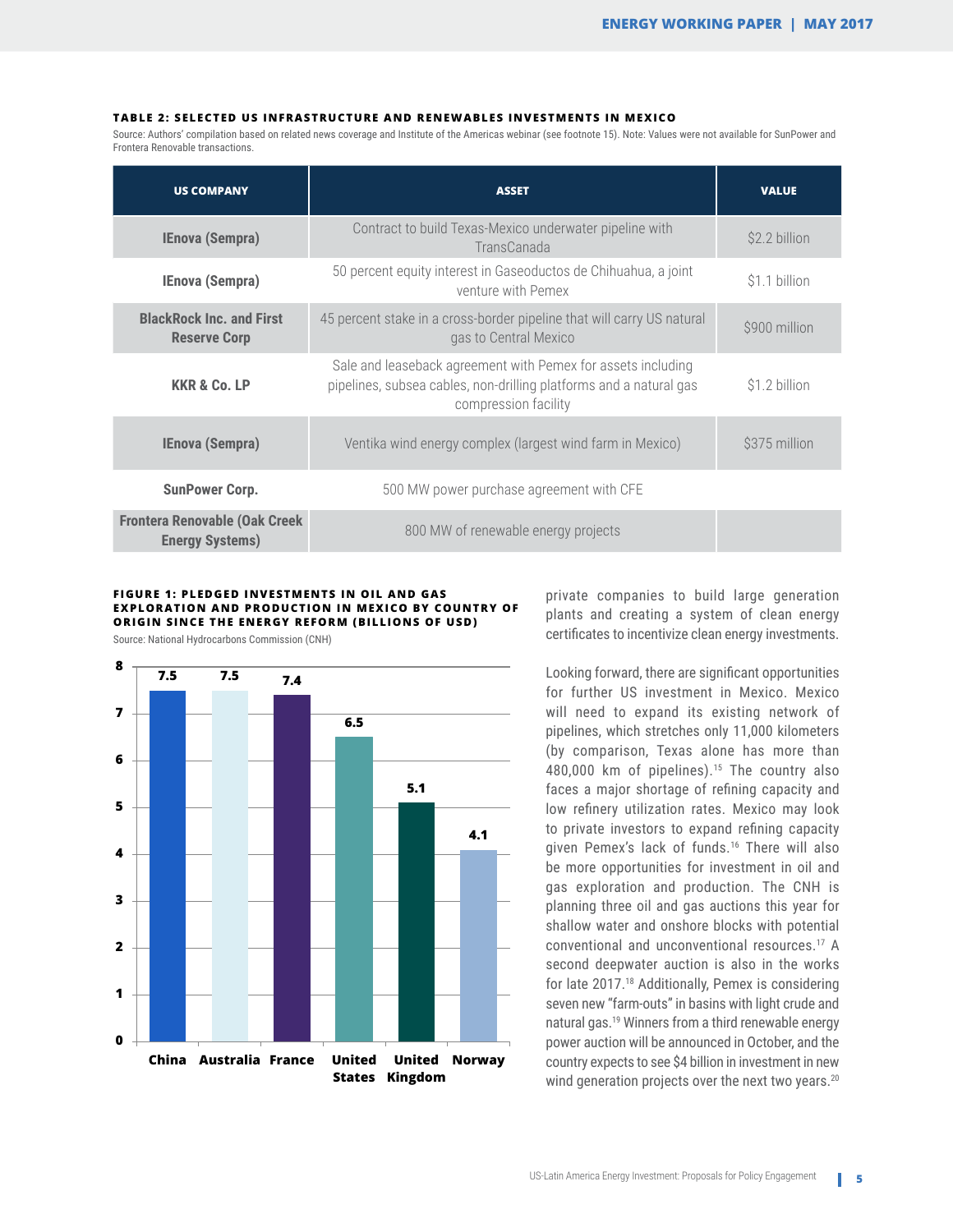#### *Southern Cone*

In the Southern Cone, new opportunities have opened up for private investment in the oil and power sectors as more market-oriented leaders have come to power in Brazil and Argentina. The two countries hold massive oil and gas reserves in offshore and shale areas, respectively. In the power sector, clean energy policies, such as wind and solar auctions and renewable portfolio standards, have encouraged renewable energy development – though short term conditions in the region's largest market, Brazil, are more uncertain as demand has been dampened by weak economic growth.

The United States is one of the largest sources of overall investment in Brazil, with 21 percent of FDI stock in 2014.<sup>21</sup> US FDI in Brazil's oil and gas sector has been on an upward trend since the first discovery of the deepwater pre-salt oil reserves in 2007 (see Figure 2). However, private investment slumped following the 2010 energy reforms that increased Petrobras' role in oil exploration and production. [Oil](http://www.thedialogue.org/blogs/2016/05/beyond-the-political-crisis-the-future-of-brazils-energy-sector/) [production growth has been slower than anticipated with](http://www.thedialogue.org/blogs/2016/05/beyond-the-political-crisis-the-future-of-brazils-energy-sector/)  Petrobras plaqued by a massive corruption scandal, low [oil prices and enormous debt.](http://www.thedialogue.org/blogs/2016/05/beyond-the-political-crisis-the-future-of-brazils-energy-sector/)<sup>22</sup> However, there are new opportunities for private companies. Legislation signed in November 2016 by President Michel Temer removed a prior requirement that Petrobras be the sole operator in all presalt fields with a minimum 30 percent stake. In February, the Brazilian government also announced it would halve

#### **FIGURE 2: US FDI IN PETROLEUM, BRAZIL (BILLIONS OF USD)**

Source: US Department of Commerce, Bureau of Economic Analysis. Note: Data unavailable for 2008.



local content requirements for the oil industry to attract more foreign investment and lower operating costs.<sup>23</sup>

In Brazil's upstream sector, European companies Shell and Statoil are the largest investors, but US companies Anadarko, Chevron, ExxonMobil and Denver-based Central Resources are also important players.24 US oil services companies also have a long history in Brazil. Halliburton and Baker Hughes are the largest players. Both companies have a Rio de Janeiro-based technology center and multiyear, multimilliondollar technical cooperation agreements with Petrobras.

In Brazil's power sector, Temer's government reportedly plans to propose legislation reversing his predecessor's policies, which included energy subsidies and other regulations that led to losses for power firms. AES is by far the largest US power firm in Brazil, with assets in generation, commercialization and distribution of electricity, serving almost eight million consumers.25 GE also has a major presence in the Brazilian market, with approximately 30 percent of the country's installed capacity and a significant local manufacturing base.<sup>26</sup> Last year, the company won a \$900 million contract to construct a 1,500 MW naturalgas-fired combined-cycle power plant, which will become the largest in Latin America.27 ExxonMobil will supply liquefied natural gas (LNG) for the plant.28 US companies also export millions of dollars in generation, transmission and distribution equipment to Brazil each year.<sup>29</sup>

> In Argentina, investment in the oil and gas sector has accelerated since President Mauricio Macri's election in November 2015. [Macri](http://www.thedialogue.org/resources/energy-in-argentina-a-new-investment-climate/) [has taken steps to dismantle](http://www.thedialogue.org/resources/energy-in-argentina-a-new-investment-climate/)  [many of the long-standing barriers](http://www.thedialogue.org/resources/energy-in-argentina-a-new-investment-climate/) [to private sector investment in](http://www.thedialogue.org/resources/energy-in-argentina-a-new-investment-climate/)  [Argentina](http://www.thedialogue.org/resources/energy-in-argentina-a-new-investment-climate/) like reducing energy subsidies, removing currency controls and renegotiating labor costs with unions. The United States made up a quarter of Argentina's overall FDI stock in 2015, with 40% alone going to the oil sector (See Figure 3).30 For example, Chevron pledged \$1.24 billion in a joint exploration deal with Argentina's national oil company YPF and plans to spend \$15 billion to develop Vaca Muerta, one of the world's largest shale plays;31 US-based Dow Chemical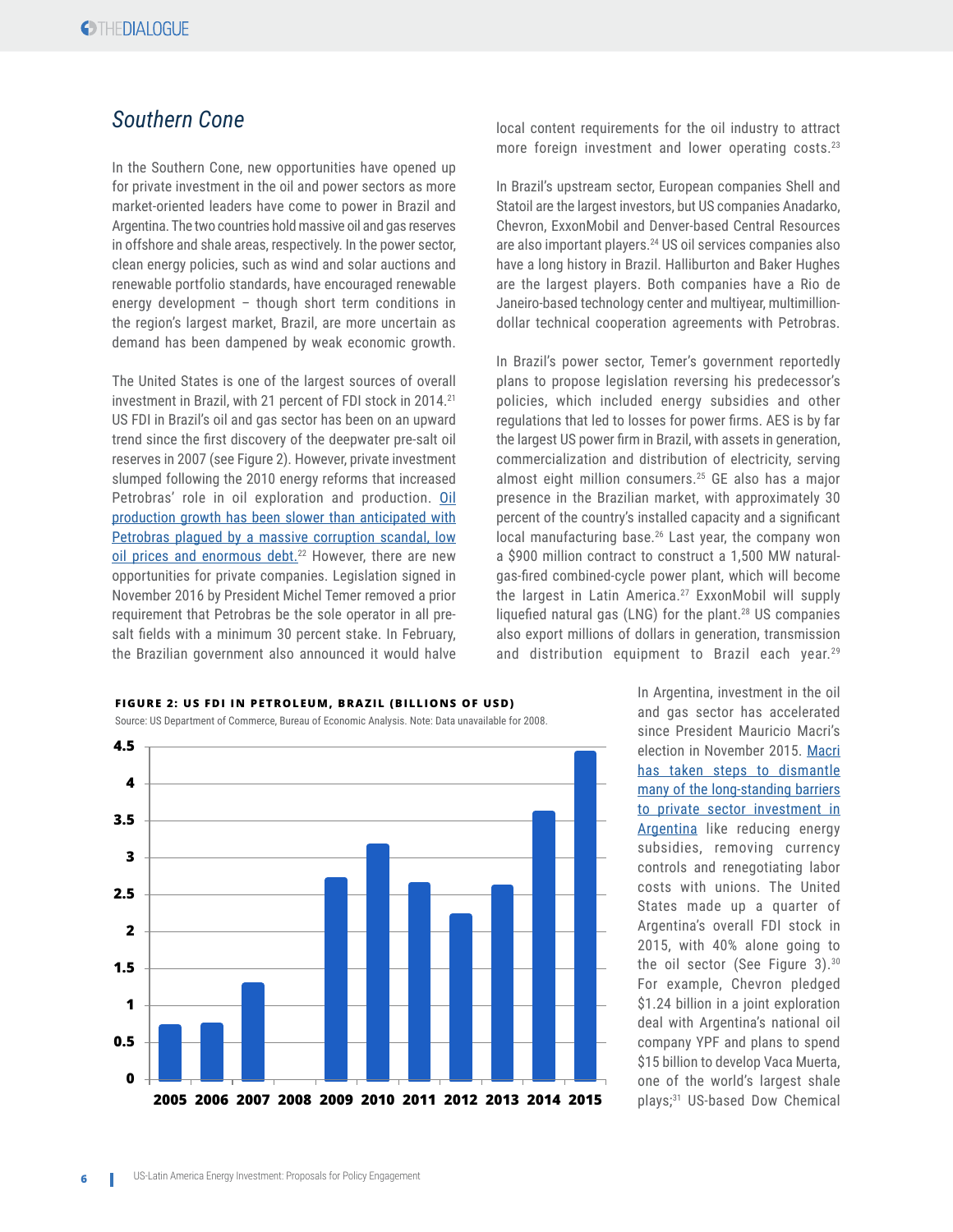Company, with Shell Argentina, announced \$500 million in investments; and ExxonMobil announced a \$250 million pilot project in the country.<sup>32</sup>

Foreign investment in Argentina's power sector has been limited since the 2001 peso crisis. The country has faced repeated blackouts as the government set the price of electricity below the cost of generation, deterring infrastructure investment and encouraging energy consumption. Since taking office, President Macri has looked to reverse these trends by increasing foreign investment in the power sector and expanding renewable energy to reduce Argentina's heavy reliance on natural gas. The country held its first two renewable energy auctions late last year under renewable energy program RenovAr. To date, these auctions have been dominated by local firms and no US companies have participated.<sup>33</sup>

Looking ahead, these governments will continue courting foreign investment to develop their energy resources for domestic consumption and export, as the previous policy of relying mainly on domestic capital has proved unsustainable. In Brazil, as Petrobras sells assets and cuts investment, reducing its role in the energy sector, private investment will be needed to increase oil production. [The](http://www.thedialogue.org/resources/energy-policy-and-the-outlook-for-oil-and-gas-in-brazil/) [country expects up to \\$83 billion in investments from](http://www.thedialogue.org/resources/energy-policy-and-the-outlook-for-oil-and-gas-in-brazil/) [10 oil and gas tenders scheduled for 2017-2019.](http://www.thedialogue.org/resources/energy-policy-and-the-outlook-for-oil-and-gas-in-brazil/)34 In the power sector, plans to increase the share of renewable energy generation have stalled – the government cancelled the only wind and solar energy auction scheduled for last

year due to weak demand. In Argentina, changes under the Macri administration are already translating into more investment. In January, after Argentina's unions agreed to bring down labor costs, oil and gas companies pledged \$5 billion in investments for 2017 and more than \$10 billion per year in the following years.<sup>35</sup> A third renewable energy auction is scheduled for July or August 2017.

#### *Andean region*

In the Andean region, US energy investment is predominantly focused on the oil and gas sector, particularly exploration and production. Venezuela, Colombia and Ecuador all hold significant oil reserves. [Colombia, seeking to find and](http://www.thedialogue.org/resources/the-future-of-oil-gas-exploration-production-in-colombia/) [produce more oil to maintain self-sufficiency, has offered very](http://www.thedialogue.org/resources/the-future-of-oil-gas-exploration-production-in-colombia/)  [favorable investment terms](http://www.thedialogue.org/resources/the-future-of-oil-gas-exploration-production-in-colombia/). In contrast, [Venezuela, marred](https://www.foreignaffairs.com/articles/venezuela/venezuela-brink)  [by political and economic uncertainty and a mismanaged](https://www.foreignaffairs.com/articles/venezuela/venezuela-brink)  [state oil company that controls most oil operations, has](https://www.foreignaffairs.com/articles/venezuela/venezuela-brink)  [seen a sharp decline in investment in recent years.](https://www.foreignaffairs.com/articles/venezuela/venezuela-brink) Both Venezuela and Ecuador have become highly reliant on oil-backed loans and oil sector investment from China.

In Venezuela, state oil company PDVSA has held a majority stake in all projects since former President Hugo Chávez nationalized the industry, and several US companies have left the country or entered legal battles over their seized assets. Underinvestment has led to a steep decline in oil production - output declined by about 250,000 barrels per day last year and is now almost below 2 million barrels per day. Nevertheless, some US oil companies remain in Venezuela. Chevron



**FIGURE 3: US FDI STOCK IN ARGENTINA BY SECTOR, 2004-2015**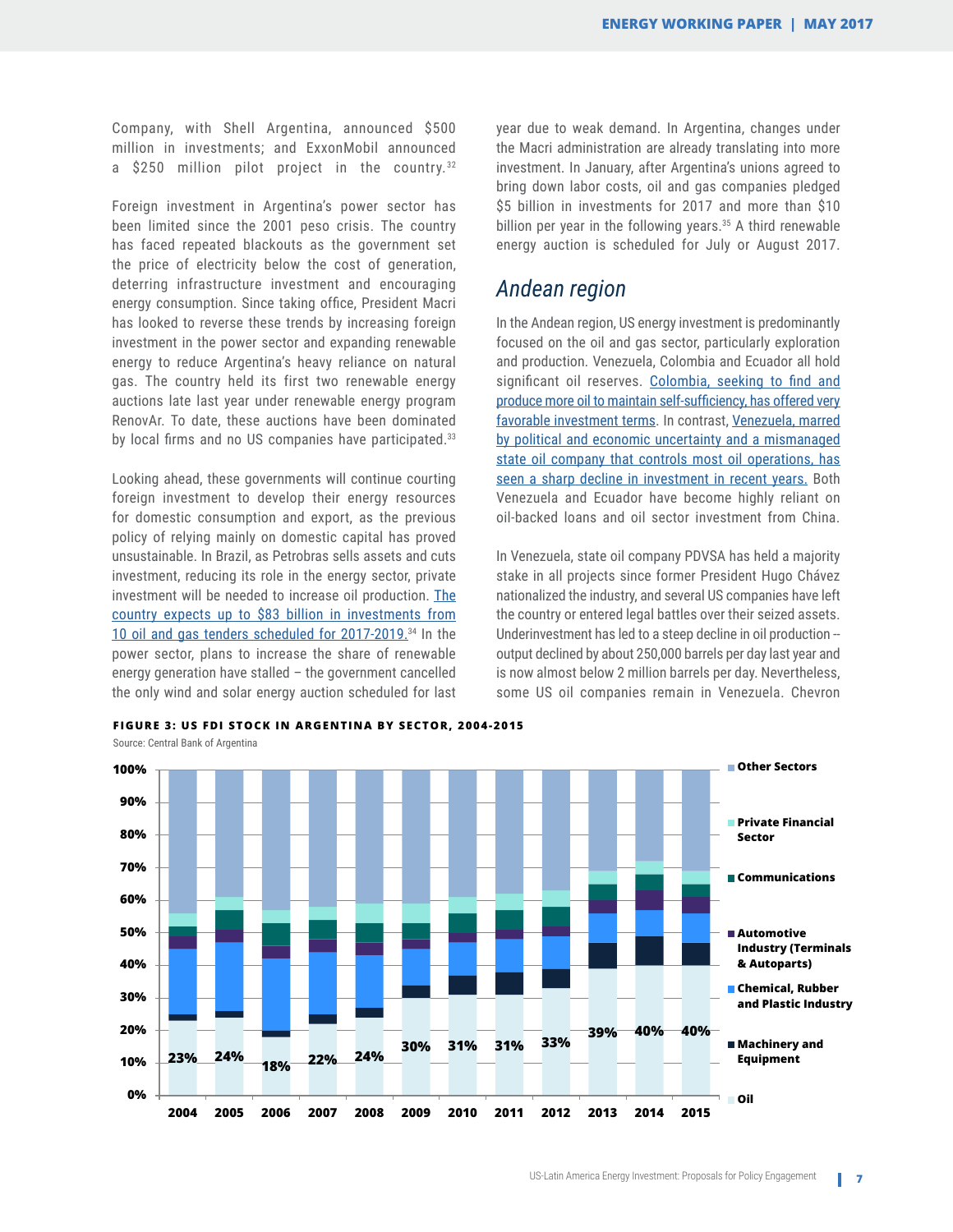#### **FIGURE 4: TOTAL PETROLEUM SECTOR FDI FLOWS INTO COLOMBIA (BILLIONS OF USD)**

Source: Central Bank of Colombia, Subdivision of Economic Studies - Balance of Payments



currently participates in five onshore and offshore production projects in the country. Some US-based service companies are also still active, although they have struggled to collect payment from PDVSA. In 2016, PDVSA awarded a contract for more than 200 wells in the Orinoco Belt to Venezuelan Contractor Y&V Group, which will subcontract Baker Hughes to help drill the wells.<sup>36</sup> Halliburton will also offer oilfield services, though the company began reducing operations in Venezuela last year because of payment difficulties. $37$ In the same tender, PDVSA also selected Oklahoma-based Horizontal Well Drillers to drill 191 wells in the Orinoco Belt.<sup>38</sup>

In Colombia, oil and gas sector investment has historically made up an important part of FDI, but as oil prices have fallen and oil companies have cut capital expenditure budgets worldwide, it has become more difficult for Colombia to compete. As a result, the oil sector's contribution to Colombia's total FDI has fallen (see Figure 4). Even with this drop, however, oil investments represented more than 25 percent of FDI in Colombia in 2015.39 US companies like ExxonMobil, Chevron and ConocoPhillips have a longstanding presence in the country's hydrocarbons sector. Chevron is the country's largest natural gas producer and has extensive downstream operations. ConocoPhillips was one of the first companies to invest in unconventional exploration in Colombia.40

In Ecuador, investment in oil and gas has declined since President Rafael Correa nationalized the oil industry in 2010. Some US oil companies, like Occidental and ConocoPhillips subsidiary Burlington Resources Inc., have

been awarded arbitration payments for their expropriated assets. While Chinese state companies have clearly emerged as the dominant players in oil exploration and production, US oil service companies are still active in the country. Though drilling activity has declined – according to Baker Hughes, the number of active rigs in the country fell from 27 in August 2014 to just one in February 2016  $-$  there is still some limited investment from US oil services firms Halliburton and Baker Hughes.

#### *The Caribbean*

US investment in gas and renewables in Caribbean countries, such as the Dominican Republic and Jamaica, has increased significantly in recent years as countries look to replace costly oil-fired power generation with alternative energy sources. Most Caribbean countries, with the exception of Trinidad and Tobago, lack domestic fossil fuel resources and have been unable to tap renewable energy sources until recently, forcing them to rely on fossil fuel imports for power generation. As of 2013, 11 of 14 nations in the region relied on diesel and fuel oil-fired plants for over 75 percent of installed capacity.<sup>41</sup>

As the Caribbean expands natural-gas fired power capacity, Henry Hub-priced natural gas from the United States is the cheapest supply source, due to the United States' close proximity and ability to export LNG from terminals along the Gulf of Mexico.42 As US LNG export terminals come online, the Caribbean is developing island hubs with large re-gasification plants, connecting supply to neighboring countries via smaller LNG vessels or compressed natural gas (CNG). In January, AES completed \$9 million in modifications to its Dominican Republic LNG terminal for the re-loading and re-exportation of LNG to neighboring countries.<sup>43</sup> The reception terminal can now accommodate ships as small as 10,000 m3 and, for smaller consumers, load LNG into ISO tanks at a truck terminal for delivery via container vessels.

In the Dominican Republic, AES has invested more than \$1.2 billion and generates 40 percent of the country's electricity.<sup>44</sup> The LNG services market has also attracted US companies like Crowley Maritime Corporation, which provides smallscale containerized transportation and delivery, bulk transportation and delivery, vessel design and construction and other services throughout the region through its subsidiary Carib Energy.<sup>45</sup> GE has turbines that generate 70 percent of Trinidad and Tobago's power<sup>46</sup> and commercial wind power installations in the Dominican Republic.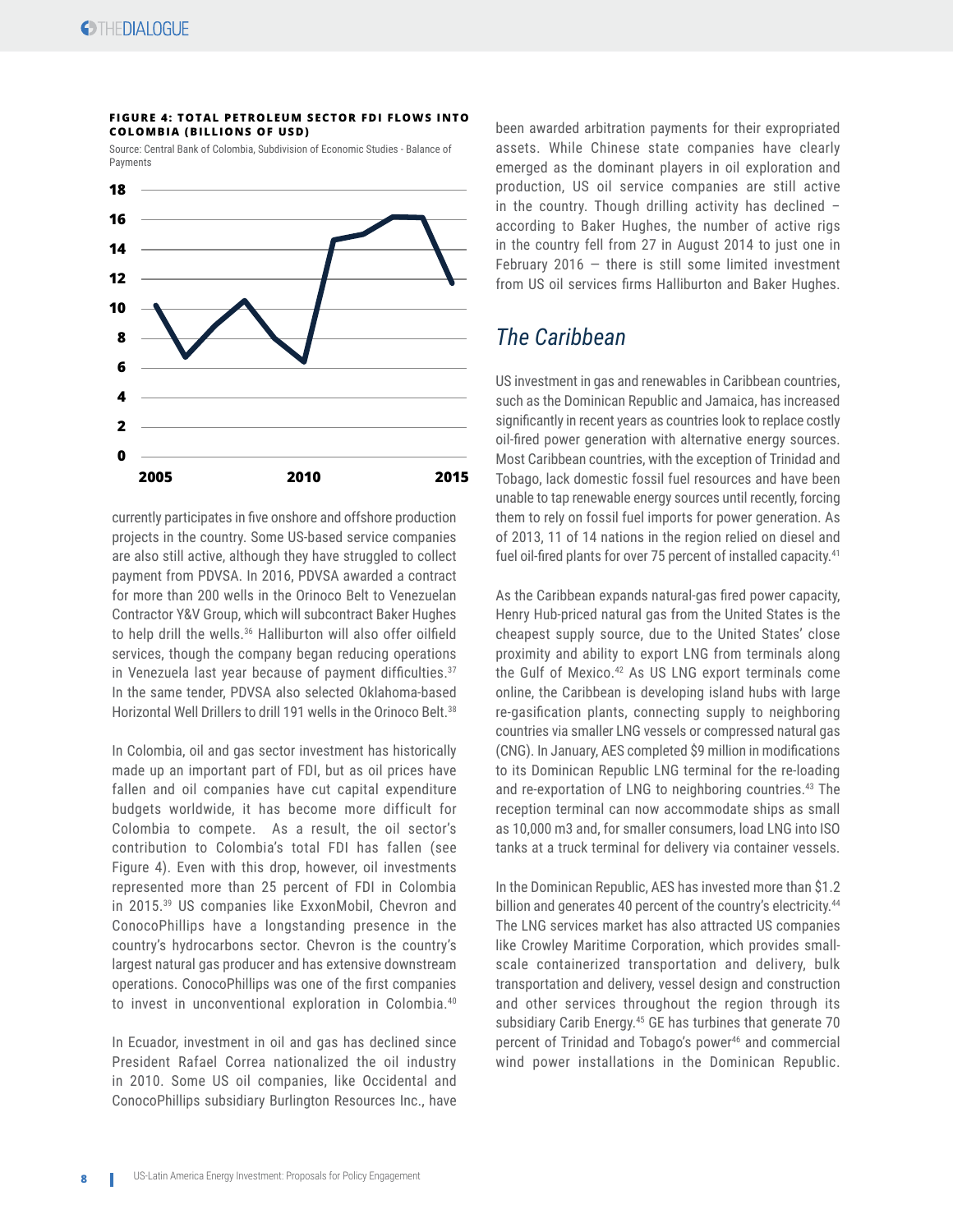In recent years, several Caribbean countries, including Jamaica and St. Kitts and Nevis, have reformed their regulatory frameworks to attract private investment in natural gas and renewables. However, lack of financing remains a major bottleneck to expanding natural gas and renewables development in the region. Many Caribbean countries have poor credit ratings and cannot take on more public debt, making private sector investment critical in financing the necessary infrastructure to facilitate gas trade or build renewable energy facilities.<sup>47</sup> This market could present an important opportunity for foreign investors.

#### *Central America*

Central America has a relatively diverse electricity matrix, but the region continues to suffer from high electricity prices and progress on regulatory reforms has been mixed. At the same time, Central America will have to expand generation capacity to meet a projected 4.7 percent to 5.5 percent annual growth in demand for electricity through 2030.48 To keep up, between 6.5 GW and 11 GW of new capacity must be installed in the coming period  $-$  nearly double the region's total capacity in 2012.<sup>49</sup>

Like in the Caribbean, Central American countries are seeking to replace expensive imported oil products with natural gas to lower electricity prices for consumers. The United States is the most likely supply source, given its close proximity and free trade agreements with many Central American countries. Private sector investment has been key to developing LNG terminals in this region. AES is currently building a 350MW gas-fired power plant, storage tank and regasification facility along the Panama Canal – an estimated \$800 million investment<sup>50</sup> – which could become a hub to supply natural gas to the rest of Central America, though significant additional infrastructure investments would be required.

There has also been important investment, both domestic and foreign, in renewable energy (see Figure 5). Thanks to a generous subsidy policy for renewable power capacity installed before July 2015, Honduras was the largest destination for renewable investment as a percentage of GDP in all of Latin America in 2015, adding 500 MW to its installed capacity.51 Panama's share of regional renewable energy investments is also growing. Between 2010 and 2014, Panama received four percent of regional renewable energy investments, but in 2015, its share jumped to 14 percent. $52$ 

Looking ahead, many other countries are also working to attract renewables investment. Guatemala has held multiple renewable energy auctions, attracting \$702 million in investment in biomass, solar, small hydro and wind plants in 2014.<sup>53</sup> In February, El Salvador announced its second renewable energy auction for 100MW of solar PV projects and 50MW of wind projects.54

**FIGURE 5: TOTAL CLEAN ENERGY INVESTMENT IN CENTRAL AMERICA BY COUNTRY (BILLIONS OF USD)**

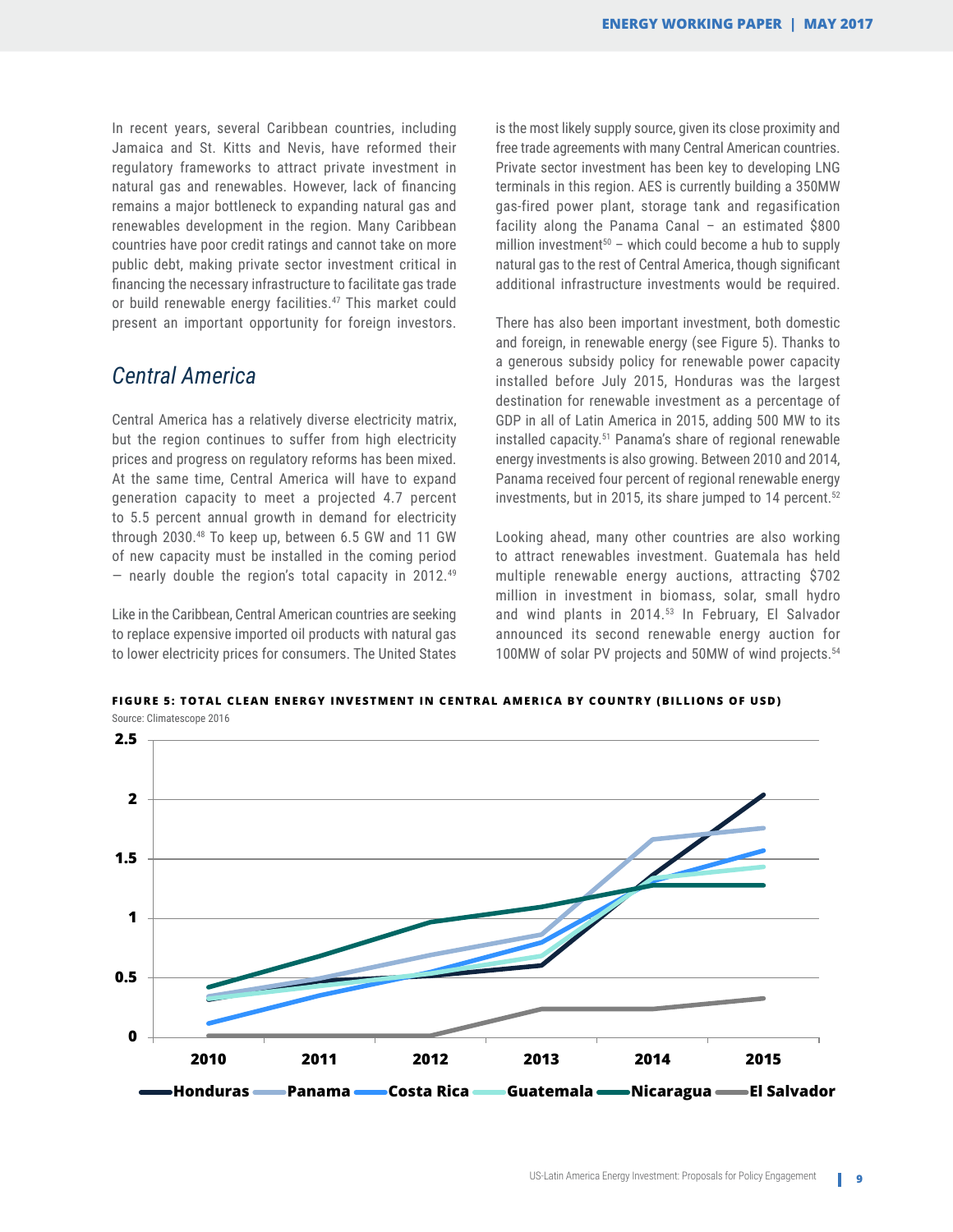# Energy policy under the Trump administration

The new administration has proposed a host of changes that would considerably alter energy policy in the United States, [bringing potential challenges and opportunities](https://www.foreignaffairs.com/articles/central-america-caribbean/2017-02-24/trump-and-latin-american-energy) [for energy ties with Latin America and US investment](https://www.foreignaffairs.com/articles/central-america-caribbean/2017-02-24/trump-and-latin-american-energy) [in the region.](https://www.foreignaffairs.com/articles/central-america-caribbean/2017-02-24/trump-and-latin-american-energy) Most of the President's policies affecting energy are related to reducing regulations, revising trade agreements and cutting the federal budget.

#### *Cutting energy regulations*

President Trump has pledged to reduce regulations and regulatory costs in the United States across all sectors to promote private investment, economic growth and employment in the country. The president promised a 75 percent decrease in overall regulation and a large reduction in corporate taxes in a January meeting with business executives from some of the largest companies in the United States.<sup>55</sup> One of his first executive orders, the so-called 2-for-1 order, requires at least two existing regulations be identified for elimination for each new rule issued. The order also states that the incremental cost of all new regulations for fiscal year 2017 should be zero unless otherwise required by law.<sup>56</sup>

Many of the new administration's most high-profile proposed regulatory changes are in the energy sector. President Trump has said he plans to promote oil and gas development, increase coal production and eliminate climate change-related regulation. He signed a wide-ranging executive order in March 2017 to roll back climate change policies instituted under the previous administration. The order directs the EPA to "suspend, revise, or rescind" the Clean Power Plan (an EPA rule announced by the administration of former president Barack Obama requiring

**Many of the new administration's most high-profile proposed regulatory changes are in the energy sector.**

states to develop strategies to reduce carbon emissions from power plants) and consider repealing a rule that limits carbon dioxide emissions from power plants and methane emissions caps on oil and gas drilling. The order also instructs the Department of the Interior to "lift any and all moratoria on Federal land coal leasing activities" and tasks every agency with conducting a 180-day review of existing regulations that "potentially burden the development or use of domestically produced energy resources".<sup>57</sup>

The president's recently released budget blueprint increases funding for developing energy on public lands and offshore waters.58 Trump repealed a rule restricting companies from dumping coal-mining waste into nearby waterways as well as a Securities and Exchange Commission rule – a provision of the 2010 Dodd-Frank Act – that requires publicly traded oil, gas and mining companies to disclose payments including taxes and royalties made to foreign governments.

The administration is also looking to further expedite the approval of LNG export terminals, according to a leaked Trump transition team memo by Thomas Pyle, president of the Institute for Energy Research and head of the Department of Energy transition team. In addition, the president announced a review of vehicle fuel-efficiency standards during a speech at an automotive testing center near Detroit in March 2017 and set up a task force in every federal agency to "identify and remove any regulation that undermines US automobile production."59 US auto makers have criticized regulations that increased fuel efficiency standards, which they say would be difficult and expensive to meet and could raise prices for consumers.<sup>60</sup>

#### *Revising trade terms*

Revising trade terms to get a better deal for the United States was one of the cornerstones of Trump's campaign, and the president has already indicated that these changes will be a priority. He pulled the United States out of the 12-nation Trans-Pacific Partnership agreement in his first week in office, saying he would pursue only bilateral trade agreements. The president has also frequently promised to renegotiate, update or pull out of the North American Free Trade Agreement (NAFTA).

Trade experts believe discussions on NAFTA will likely include rules of origin – which determine where goods that receive NAFTA treatment are sourced from – investment dispute settlement provisions and intellectual property, environmental and labor provisions.<sup>61</sup> Updated labor and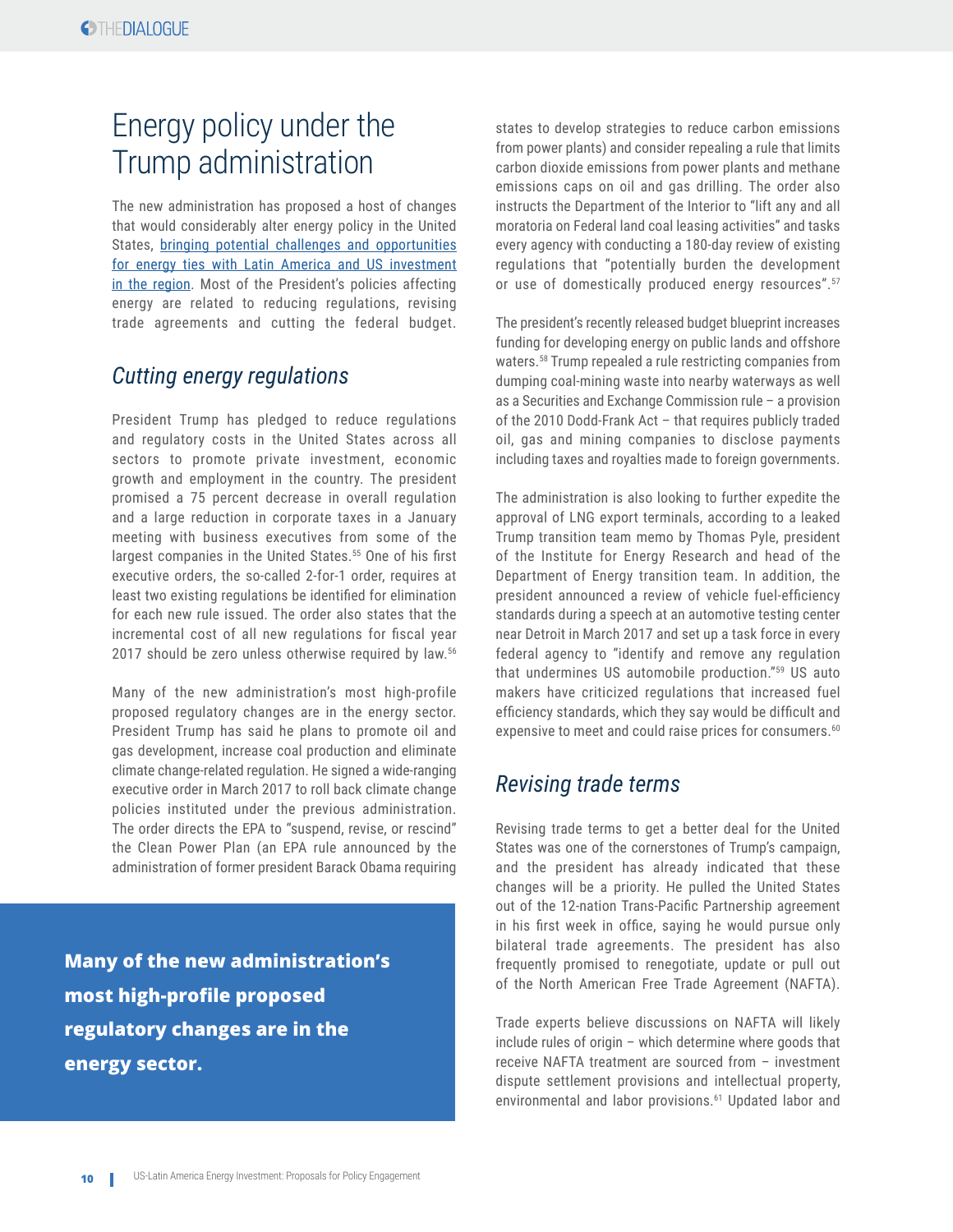environmental standards were part of the TPP agreement, which included both Canada and Mexico, and may form the basis for these revisions in NAFTA negotiations.<sup>62</sup>

Secretary of Commerce Wilbur Ross and Peter Navarro, head of the newly established White House Trade Council, have also criticized Mexico's 16 percent value-added tax (VAT) which companies must pay on exports to Mexico, suggesting it will be a major sticking point in NAFTA negotiations. Separately, the president has floated a 20 percent tax on imports from Mexico as a potential solution to pay for a border wall, which Mexico opposes.<sup>63</sup>

#### *Reducing the federal budget*

The Trump administration also favors significantly reducing the federal budget, with the exception of defense spending. The administration's budget blueprint proposes a 28 percent cut to the State Department and the US Agency for International Development (USAID) and a 31 percent reduction in the Environmental Protection Agency's (EPA) budget.64 The cuts include drastic reductions to UN and multilateral development bank funding to "rein in costs" and share the funding burden "more fairly among members" and the complete elimination of the Global Climate Change Initiative and payments to UN climate change programs including the Green Climate Fund.65 The budget also proposes large cuts to economic and development assistance with a focus on continued funding for countries of "greatest strategic importance".<sup>66</sup>

The administration's budget blueprint slates the Overseas Private Investment Corporation (OPIC) and US Trade and Development Agency (USTDA) for elimination. OPIC, as well as the Export-Import Bank of the United States (EXIM) – an export credit agency – has a rocky history with Congressional authorization – both have seen their charters lapse for multiple months before controversial reauthorization votes in recent years.

The president has also indicated he does not support using federal dollars to promote clean energy over fossil fuels. On the campaign trail, Trump expressed support for "all forms of energy" including wind and solar but rejected the idea of giving favorable financing or other preference to renewables over other forms of energy. His budget blueprint for the EPA "discontinues funding for the Clean Power Plan, international climate change programs, climate change research and partnership programs, and related efforts."<sup>67</sup>

# Challenges and opportunities for US energy investment in Latin America

These proposed policies represent a shift from the previous administration. While policies related to cutting energy regulations, revising trade agreements and reducing the federal budget are aimed mainly at promoting investment, employment and economic growth in the United States, they would also have important implications for the United States' relationship with Latin American countries. These policies could impact energy integration, bilateral cooperation and access to markets and commercial opportunities for US companies operating in the region. Below we outline some of the potential challenges and opportunities related to these policies.

## *The potential costs of revising trade terms*

Changes to trade agreements, particularly NAFTA, could increase costs for foreign energy companies investing in Latin America. For example, revised rules of origin could be designed to favor goods produced by US industry over cheaper goods from outside North America, increasing costs for energy companies operating in Mexico. Enhanced

> **Changes to trade agreements, particularly NAFTA, could increase costs for foreign energy companies investing in Latin America. For example, revised rules of origin could be designed to favor goods produced by US industry over cheaper goods from outside North America.**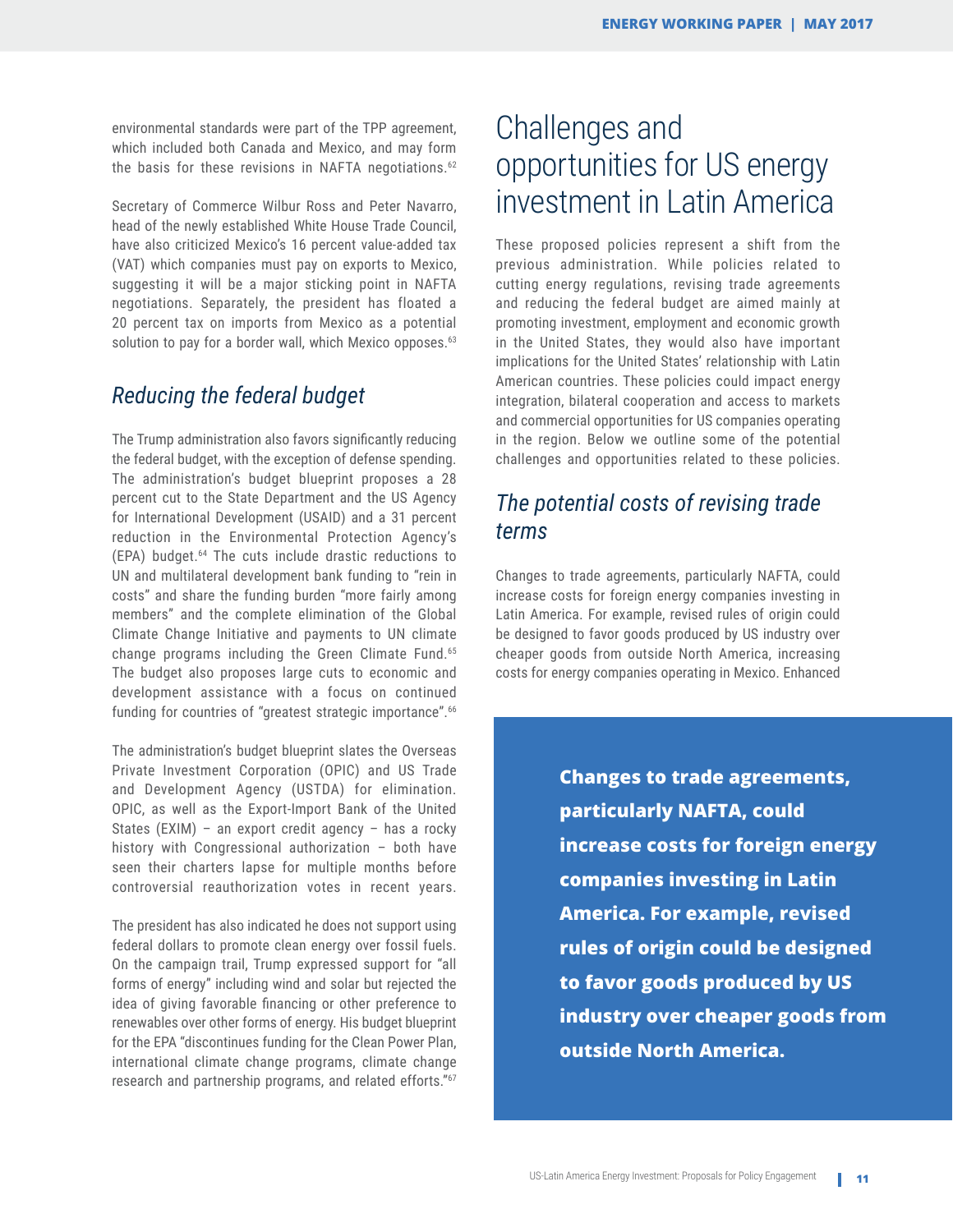labor and environmental protections introduced under a revised agreement, though widely viewed as necessary, would also likely increase the cost of doing business, and eliminating investment dispute settlement provisions would increase the legal risks of overseas investment.

There is also the question of whether a revised agreement would include new energy-related provisions. Because NAFTA was signed before Mexico fully opened its oil sector to private investment, the agreement exempted Mexico's energy sector from certain stipulations like foreign investment provisions. Chapter 6 of NAFTA automatically began to cover foreign investments in the energy sector when Mexico's market opened up, but renegotiating energy provisions could result in an agreement that is less favorable to investors.

Scrapping NAFTA completely could prove disastrous for a host of industries because of complex, deeply integrated supply chains across the three countries that depend on the agreement. In the energy sector, it could become more difficult for companies to import North American equipment and bring North American workers to operate oil projects in Mexico and for regulators to enforce environmental and safety agreements.<sup>68</sup> For example, in an operation in Mexico's

**A host of US government initiatives, such as regulatory assistance for shale development in South American countries and power sector governance in Central American and Caribbean countries, have helped improve investment climates, create commercial opportunities for US companies and facilitate clear and consistent investment rules.**

Tabasco state, Halliburton was able to bring a rig from Alberta, Canada with a highly experienced, multinational team of workers to manage a project in just one week – a feat that would have been impossible without the NAFTA framework.

The administration's proposed 20 percent tariff on imports from Mexico could also have enormous implications for the energy industry, especially US refiners and automakers, which oppose the tariff.69 Crude oil is one of Mexico's top exports to the US – worth \$8.7 billion last year<sup>70</sup> – and a tariff would encourage US refiners to replace Mexican oil with crude from other countries. Introducing a tax on Mexican crude imports would also make investing in Mexico's oil industry less attractive, since about half of Mexican crude exports go to the United States.71 Moreover, such a step could prompt Mexico to apply a retaliatory tariff to US exports, including refined petroleum products and natural gas, which would undermine the economic viability of investing in cross-border pipelines.

## *US-Latin America energy diplomacy and bilateral cooperation*

A host of US government initiatives has been established over the past decade to assist other countries to develop regulatory standards that are in line with those of the United States. These initiatives, such as regulatory assistance for [shale development in South American countries](http://www.thedialogue.org/wp-content/uploads/2016/03/Shale-Development-and-the-Environment-Policy-Lessons-for-Latin-America-LOW-RES-2.pdf) and power sector governance in Central American and Caribbean countries, have helped improve investment climates, create commercial opportunities for US companies and facilitate clear and consistent investment rules. Since Mexico's energy reform, Mexican regulatory agencies have conducted extensive exchanges with US state and federal regulators. Mexico sought these exchanges as part of its effort to develop sound regulations as its energy industry expands.72 Similar bilateral dialogues exist with other Latin American countries like Brazil, which has a long history of energy cooperation with the United States on biofuels, climate change, energy efficiency, oil and gas and nuclear energy, spanning multiple administrations.

Beyond the benefits of specific initiatives, energy investment ties also strengthen broader economic and political ties. US authorities work closely with their counterparts in Mexico, Central America and other countries to control immigration and coordinate with countries like Mexico and Colombia to fight drug trafficking and organized crime. The US is also deeply integrated economically with Latin America; it is the top export market for many countries in the region, and Latin America is also a destination for many US goods and services.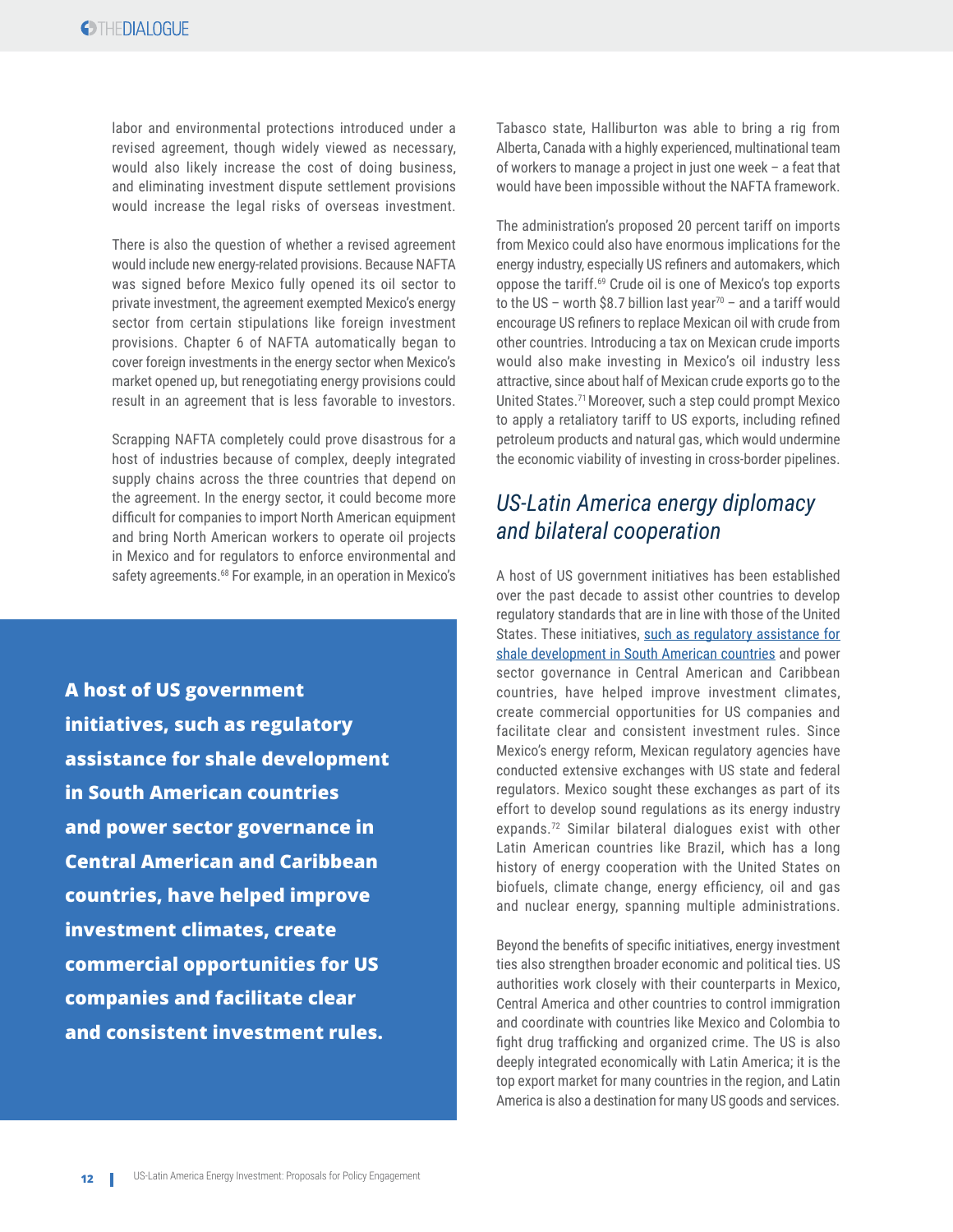| <b>PROGRAM / INITIATIVE</b><br>/ MEMORANDUM<br><b>NAME</b>                                   | <b>AGENCY / DEPARTMENT</b>                                                                                                                                                                                           | <b>DESCRIPTION</b>                                                                                                                                                                                                                                                                                                                                             | <b>PARTICIPATING</b><br><b>COUNTRIES IN THE</b><br><b>REGION INCLUDE</b>                 |
|----------------------------------------------------------------------------------------------|----------------------------------------------------------------------------------------------------------------------------------------------------------------------------------------------------------------------|----------------------------------------------------------------------------------------------------------------------------------------------------------------------------------------------------------------------------------------------------------------------------------------------------------------------------------------------------------------|------------------------------------------------------------------------------------------|
| <b>Caribbean Energy</b><br><b>Security Initiative</b>                                        | US Department of State with<br>local government partners                                                                                                                                                             | Aims to improve energy security and sustainable<br>economic growth by attracting investment in<br>diverse energy technologies with a focus on<br>governance, finance and donor coordination                                                                                                                                                                    | St. Kitts and Nevis,<br>Haiti, Jamaica,<br>Dominican<br>Republic, Antigua<br>and Barbuda |
| <b>Unconventional Gas</b><br><b>Technical Engagement</b><br>Program                          | US Department of State                                                                                                                                                                                               | Provides regulatory and technical guidance to<br>expand shale development                                                                                                                                                                                                                                                                                      | Argentina, Chile,<br>Colombia, Peru,<br>Uruguay                                          |
| <b>Energy Governance</b><br>and Capacity Initiative                                          | US Department of State                                                                                                                                                                                               | Provides support for oil, gas and mining oversight,<br>for example, through technical training for<br>international regulators and officials                                                                                                                                                                                                                   | Brazil, Chile,<br>Colombia, Mexico,<br>Guyana                                            |
| <b>Power Sector Program</b>                                                                  | US Department of State                                                                                                                                                                                               | Provides technical, legal and regulatory support to<br>entities like Central America's regional electricity<br>market regulator                                                                                                                                                                                                                                | St. Kitts & Nevis,<br>Central America                                                    |
| <b>US-Mexico Energy</b><br><b>Business Council</b>                                           | <b>US-Mexico High Level</b><br>Economic Dialogue                                                                                                                                                                     | Works to promote two-way energy industry<br>investment, trade in goods and services,<br>binational value chains and rapid deployment of<br>new technologies                                                                                                                                                                                                    | Mexico                                                                                   |
| <b>North American</b><br><b>Cooperation on Energy</b><br><b>Information Initiative</b>       | Multiple institutions including:<br>Canada's Department of<br>Natural Resources; Statistics<br>Canada; Mexico's Secretariat<br>of Energy, Pemex; US Energy<br>Information Administration; US<br>Department of Energy | Tasked with generating data, statistics and<br>mapping for energy infrastructure and imports<br>and exports; exchanging views and projection<br>information on cross-border energy flows;<br>and harmonizing terminology, concepts and<br>definitions of energy products                                                                                       | Canada, Mexico                                                                           |
| <b>Working Group on</b><br><b>Climate Change and</b><br><b>Energy</b>                        | Established by the energy<br>departments of the United<br>States, Canada and Mexico                                                                                                                                  | Tasked with advancing solutions for reliable and<br>resilient low-carbon energy grids, modeling and<br>deployment of clean energy technologies, energy<br>efficiency, carbon capture, use and storage,<br>climate change adaptation and resilience and<br>emissions from the oil and gas sector                                                                | Canada, Mexico                                                                           |
| <b>Consultative Group</b><br>on Energy/Binational<br><b>Energy Working Group</b><br>(BEWG)   | Energy departments of the<br>United States and Brazil                                                                                                                                                                | Establishes consultation mechanisms for<br>hydrogen cell technology, carbon credits, biofuels<br>and electricity transmission; 2010 BEWG expands<br>cooperation to include energy security and climate<br>change, renewable energy, energy efficiency, oil,<br>gas & coal, nuclear energy, research cooperation,<br>and research development in both countries | Brazil                                                                                   |
| <b>Memorandum of</b><br><b>Understanding to</b><br><b>Advance Cooperation</b><br>on Biofuels | Signed by Presidents George<br>W. Bush and Luiz Inácio Lula<br>da Silva                                                                                                                                              | Recognizes the importance of ethanol both as a<br>fuel for cars and in terms of diversifying energy<br>sources and improving the environment                                                                                                                                                                                                                   | <b>Brazil</b>                                                                            |

#### **TABLE 3: US-LATIN AMERICA ENERGY COOPERATION INITIATIVES**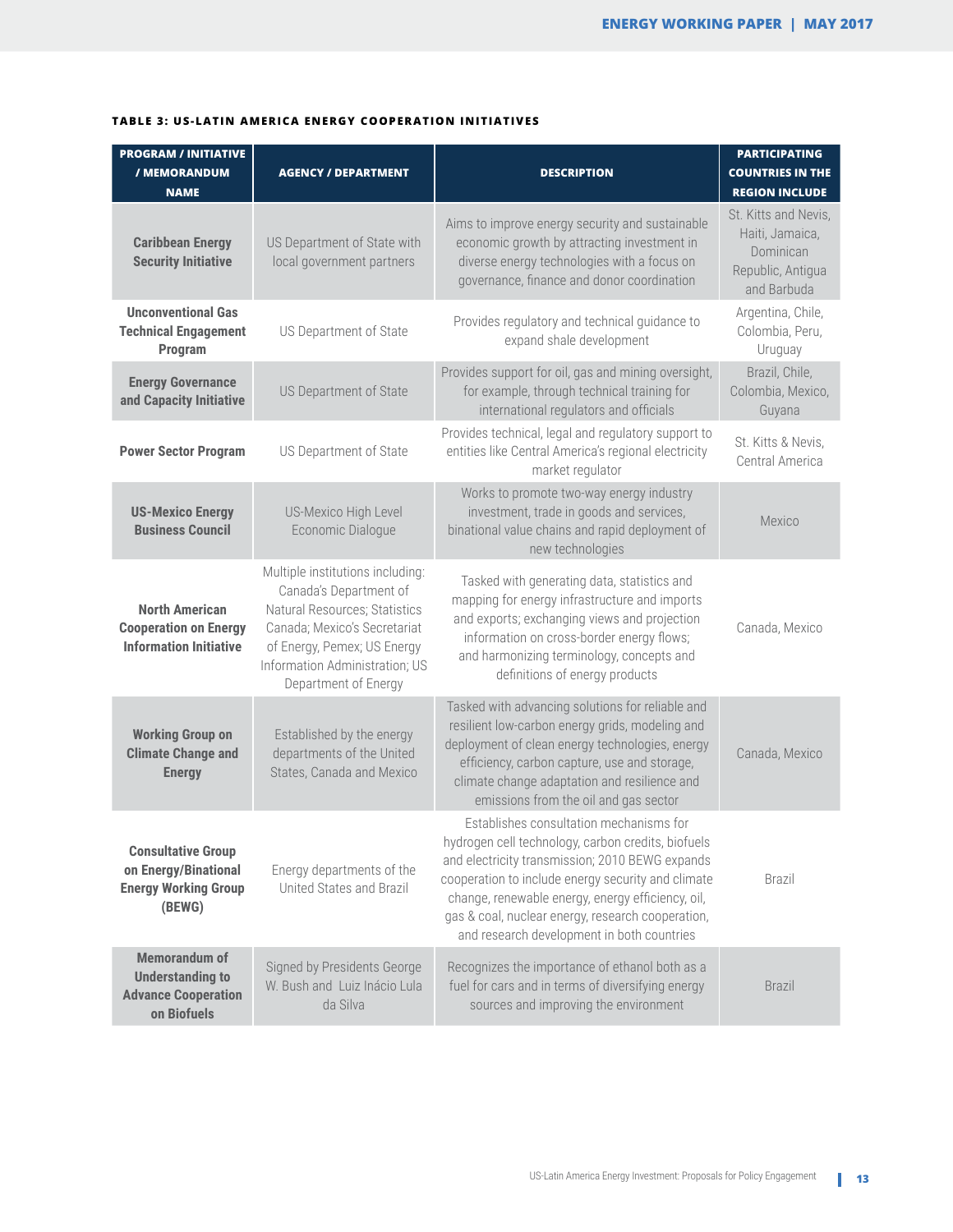Protecting US economic interests abroad, promoting US exports and working with countries on economic issues have traditionally been key pillars of US foreign policy (see Table 3). For example, the Obama administration, with bipartisan support from Congress, promoted energy security for Central American and Caribbean countries to reduce their reliance on oil imports, particularly from Venezuela. The administration viewed this assistance as part of a broader strategy to promote economic competitiveness by lowering electricity prices, as a means to reduce incentives for immigration and drug trafficking, particularly in Central America.

## *Latin America as a market for US energy exports*

If the administration's policies promoting investment to develop US oil and gas resources are successful in increasing oil production in the United States, then US producers will need to sell to new markets abroad.

US shale producers have proved increasingly competitive at lower prices, improving well productivity and cutting costs to maintain higher than expected production rates despite the decline in international oil prices since 2014. Companies focused on the US have booked the largest increase in

**Some analysts believe that new policies leading to lower regulatory costs could improve break even costs for shale producers and bring even more investment to the United States. The resulting higher production would mean the United States will need to export even more light oil.** 

planned spending for 2017, with budgets set to rise 60 percent year-on-year, according to Wood Mackenzie.73 Some analysts believe that new policies leading to lower regulatory costs could improve break even costs for shale producers and bring even more investment to the United States.<sup>74</sup>

The resulting higher production would mean the United States will need to export even more light oil, which is produced from shale formations. Latin American countries like Venezuela have already started importing the first shipments of US light oil exports. Increased pipeline capacity as a result of the approval of the Dakota Access pipeline also means more light crude will be available for export from Gulf Coast refineries.

Although the United States has begun exporting its surplus light oil, the country will continue to import heavy grades from countries like Mexico and Venezuela because many oil refineries in the Gulf coast are geared toward processing heavy crude. Foreign investors will remain important to developing these heavy oil resources in Latin America and to building midstream and downstream infrastructure to enable the flow of oil across the hemisphere.

Meanwhile, the United States is projected to become a net natural gas exporter in 2018. LNG exports will spike until the early 2020s and then grow at a more modest rate, according to the US Energy Information Administration's 2017 outlook.<sup>75</sup> A large number of US LNG export projects have already been approved by the Department of Energy but their ability to access financing and reach a final investment decision will depend on securing access to markets. Latin America [has emerged as a key market for global LNG demand.](http://www.thedialogue.org/wp-content/uploads/2015/09/Natural-Gas-Market-Outlook.pdf) US pipeline exports to Mexico and Canada will also grow over this time period as pipelines currently under construction are brought online. US investment in energy infrastructure, such as power plants and natural gas pipelines in Latin America, can help create markets and spur demand for US natural gas.

Many government initiatives are aimed at expanding markets for US exports. EXIM promotes US goods and services exports. The Department of Commerce's "Look South Initiative", part of its "Open for Business Agenda" is another federal government effort to help US companies conduct business with free trade agreement partners in Latin America by making them aware of emerging trade opportunities and helping them navigate available federal resources to penetrate these markets.<sup>76</sup>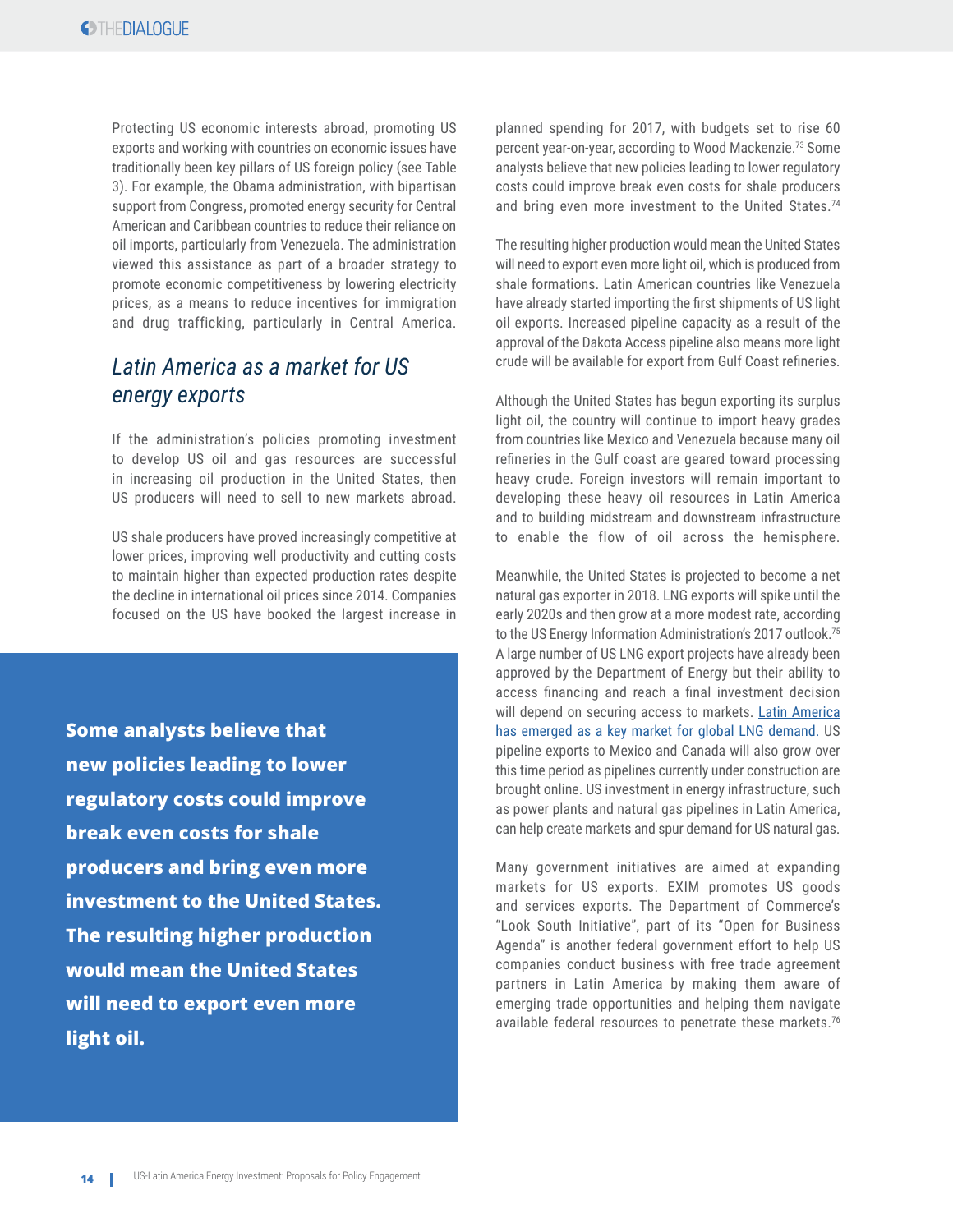#### *The geopolitics of energy investment*

If the United States cuts investment ties with Latin American countries, other actors may fill the vacuum. Mexico has already accelerated free trade agreement negotiations with the European Union and Turkey, and is pursuing closer trade ties with Latin American neighbors like Argentina and Brazil, both bilaterally and through Mercosur, the South American trade bloc.<sup>77</sup>

China is already heavily invested in Latin America, providing billions in financing and FDI for oil and gas, renewable energy, infrastructure and industrial projects. The China Development Bank and China Export-Import Bank have made more than \$141 billion in loan commitments in the region since 2005, more than three quarters of which (\$99.2 billion) are focused on energy.<sup>78</sup> China is second only to the United States as the region's largest source of greenfield FDI overall, and between 2011 and 2015, almost 40 percent of Chinese mergers and acquisitions investment in Latin America was in the oil and gas sector.<sup>79</sup>

Chinese engagement in Latin America and elsewhere is largely viewed as a form of economic diplomacy. Chinese investment, trade and credit penetration is correlated with low levels of US influence when Chinese state actors are involved.80 Venezuela, Brazil, Argentina and Ecuador have received 98.6 percent of Chinese energy-related lending to the region.<sup>81</sup> With the exception of Brazil, these are the Latin American countries that have the most difficulty borrowing from global capital markets. In terms of FDI, of the \$20.8 billion in Chinese oil investments in the region, 50 percent has gone to Brazil, followed by Venezuela and Argentina.<sup>82</sup> Some experts believe that China is either actively challenging the US with this investment or avoiding engagement with countries that have strong US ties.<sup>83</sup> Others attribute China's focus on countries where the United States is less involved to the fact that these countries hold significant natural resources (oil, natural gas and agricultural commodities), have governments that tend to be highly centralized – making government to government deals easy – and

actively court Chinese investment because of their inability to access other sources of capital due to high political risk.<sup>84</sup>

#### *Clean energy investment opportunities in Latin America*

[Renewable energy is a growing sector in Latin America](https://www.nytimes.com/2016/11/24/opinion/how-can-latin-america-move-to-low-carbon-energy.html)  and globally, providing business opportunities as well as environmental benefits. Several Latin American countries offer strong incentives for investment in renewables, such as renewable energy mandates, auctions and favorable financing. Wind and solar energy costs have fallen dramatically and have reached grid parity in multiple markets in the region. Legislation has also been approved in some countries to allow distributed generation.

The US government can help companies to take advantage of this booming sector. Under the previous administration, a key focus of OPIC's lending in Latin America was energy access and increasing the share of renewable energy in Central America and the Caribbean. OPIC has a carbon cap on its investment portfolio while EXIM has a congressional requirement to use "not less than 10 percent of its aggregate authority" to finance US goods and services exports related to renewable energy sources and is prohibited from supporting high carbon intensity plants with a few exceptions.85 OPIC's climate-related investments grew from \$155 million in 2010 to over \$1 billion in 2015, with funds going toward programs like the Caribbean Energy Security Initiative.<sup>86</sup> This funding included a \$43 million loan for a 36-MW wind farm in Jamaica and financing for the Dominican Republic's first wind farm.<sup>87</sup> The Clean Energy Finance Facility for the Caribbean and Central America, which has four US government partners, OPIC, the State Department, USAID and USTDA, works to promote investment in clean energy infrastructure by leveraging early-stage funding.<sup>88</sup> US assistance to access financing, along with support for regulatory reforms, has helped US companies to penetrate renewable energy markets in the region, in turn spurring employment in the United States.

# **RENEWABLE ENERGY IS A GROWING SECTOR IN LATIN AMERICA AND GLOBALLY, PROVIDING BUSINESS OPPORTUNITIES AS WELL AS ENVIRONMENTAL BENEFITS.**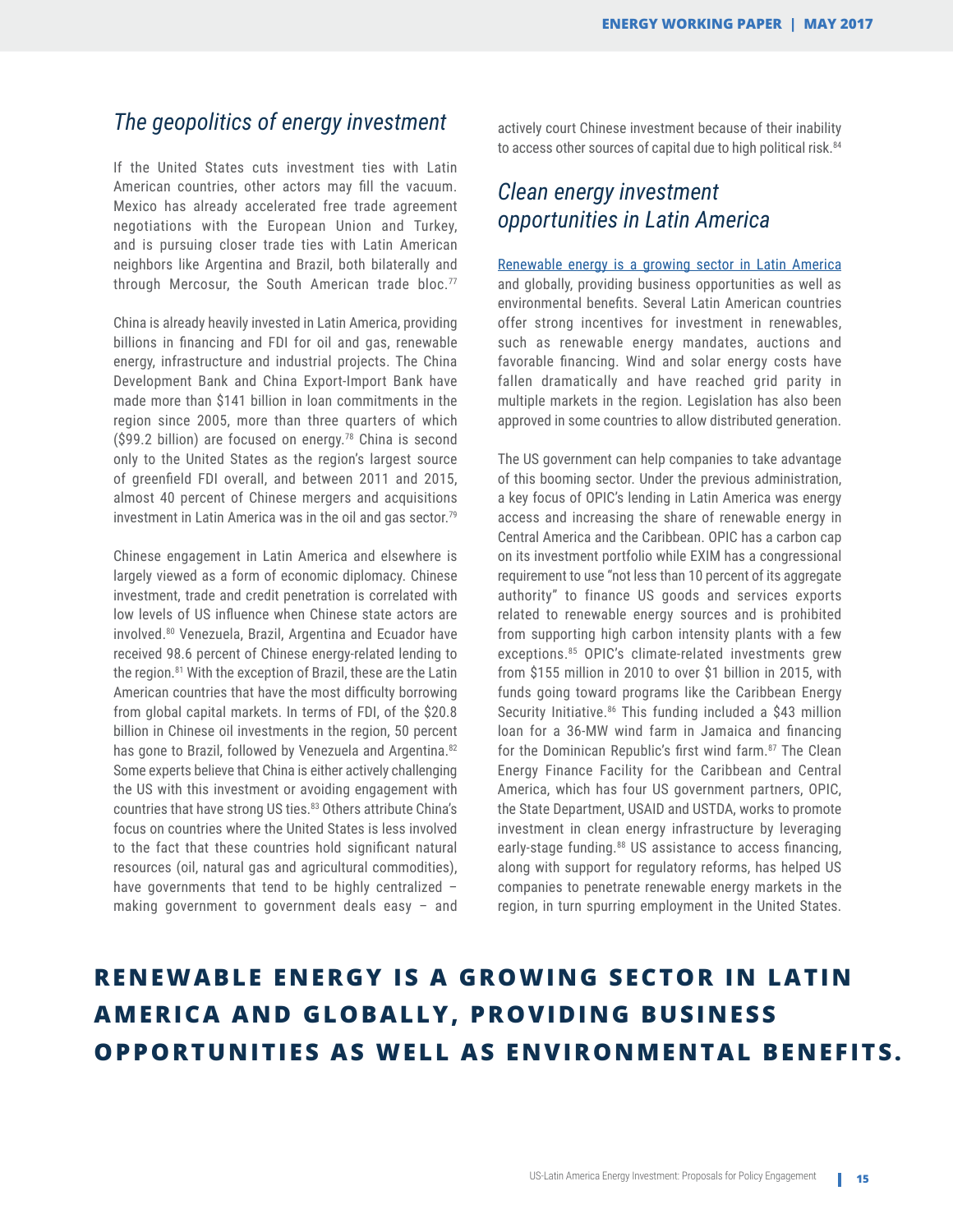# **POLICY RECOMMENDATIONS**

# **SUPPORT OPEN ENERGY MARKETS AND POLICIES THAT PROMOTE US MARKET ACCESS ABROAD**

**The US government must maintain a fluid system of exports that allows market access with Latin American and Caribbean countries. This entails both helping US energy exporters to reach Latin American energy markets and ensuring that Latin American markets are open to US investment. Open energy trade policies and free trade agreements have provided the foundation for investment and access to markets in the region. Critical policy steps in recent years, such as removing the crude oil export ban, removing LNG destination clauses that prohibited countries from re-exporting US LNG and steps to expedite LNG export permits have facilitated energy trade and the administration should build on these policies. As the administration re-examines the United States' FTAs with countries in the region, including Mexico, Colombia, Chile, Central America and the Dominican Republic, policymakers should carefully consider the implications for energy trade and investment. The US government should engage in a comprehensive consultation process with input from industry, civil society and career US government officials before renegotiating trade terms – a best practice for any trade deal. In NAFTA, for instance, the original agreement was preceded by over a year of consultations with diverse stakeholders. For its part, the Mexican government has already formally begun its process of consultation with stakeholders to identify its priorities in renegotiating the terms of the agreement. US officials should consult with the energy industry, with an eye to minimizing additional investment costs and maintaining investment protections including investor-state dispute settlement provisions and safeguards with Mexico and Canada.**

# **SUPPORT REGULATORY COOPERATION AND REFORMS THAT ENABLE PRIVATE INVESTMENT**

**Energy should be included as an agenda item for broader high level policy discussions with many countries in the Western Hemisphere, particularly with Mexico as it continues to implement its energy reforms. A critical area of cooperation with Mexico focuses on safety and environmental regulation. US regulators should continue to work with their Mexican counterparts on prevention and contingency plans for environmental incidents in the Gulf of Mexico, as well as harmonizing environmental standards to provide certainty to investors.**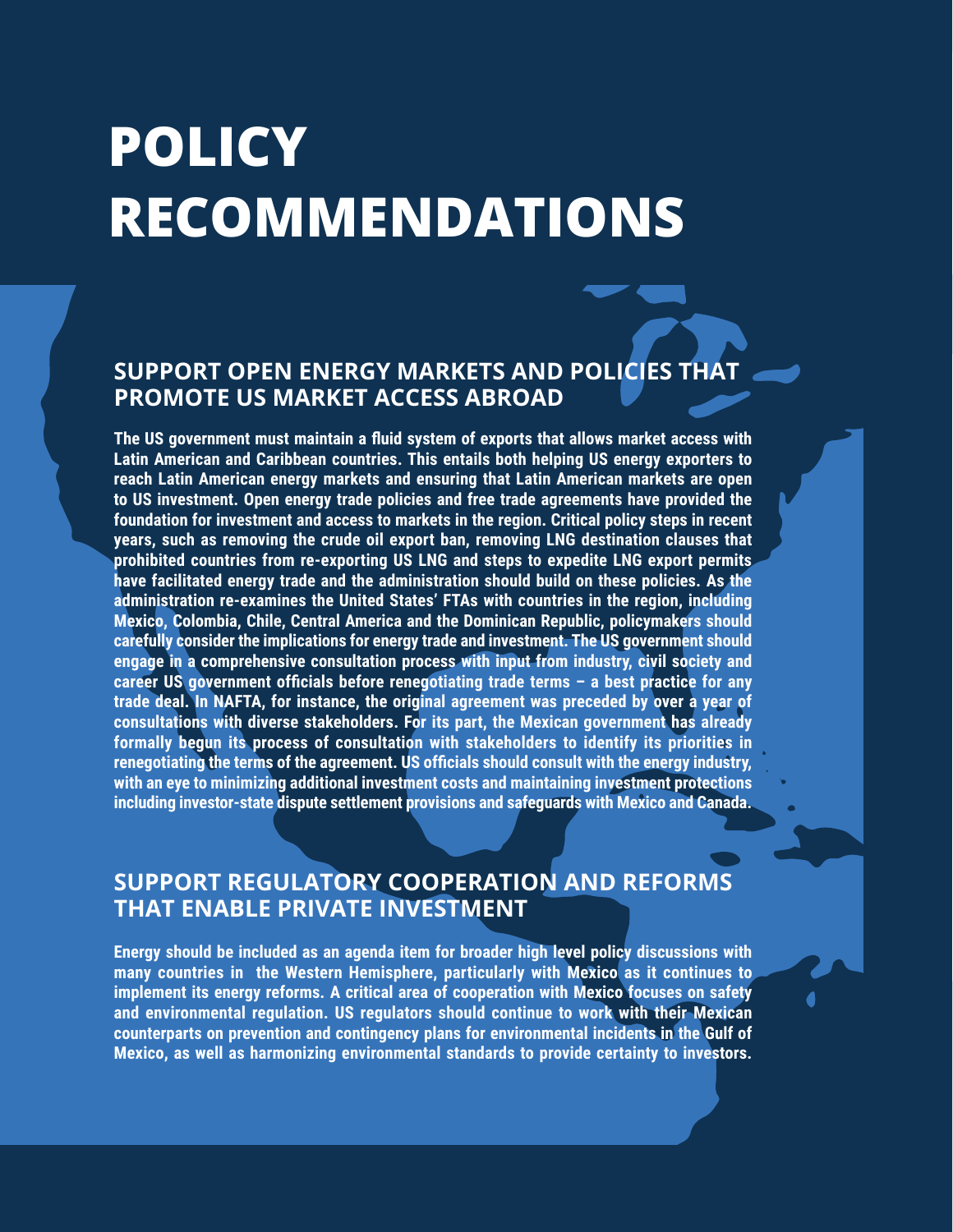**One of the most important areas of focus for US energy diplomacy in recent years has been supporting Central American and Caribbean countries to reduce their reliance on oil. The US government's role in promoting dialogue and coordination on regulatory reforms and regional integration in the power sector in those countries helped to lower electricity prices and diversify sources of energy to improve energy security, which in turn has promoted economic prosperity. From mid-2013 to mid-2016, transactions on Central America's Regional Electricity Market quadrupled, helping to improve energy integration and lower electricity prices. The United States should continue to support efforts by Central American and Caribbean countries to improve regulatory frameworks to attract private investment in renewable energy and natural gas. US support for energy sector reform in Central America and the Caribbean enjoys bipartisan support in the House and Senate but the White House plays an instrumental role in executing legislation that authorizes assistance to those countries. The US government should also support regulation to [expand alternative transportation such as electric mobility](http://www.thedialogue.org/wp-content/uploads/2015/10/Green-Transportation-The-Outlook-for-Electric-Vehicles-in-Latin-America.pdf)  [and improved public transportation](http://www.thedialogue.org/wp-content/uploads/2015/10/Green-Transportation-The-Outlook-for-Electric-Vehicles-in-Latin-America.pdf) in these countries to further reduce reliance on oil. It is an ideal moment to back these efforts because Central American and Caribbean countries are already less dependent on oil imports due to lower oil prices and the shift to alternative energy sources. As a result, countries in Latin America and the Caribbean that have relied on imports of crude oil and refined products from Venezuela have turned to alternative oil suppliers and replaced oil with natural gas and renewable energy. Exports of Venezuelan oil to key partners such as Jamaica, the Dominican Republic, and even Cuba, have declined considerably.**

### **SUPPORT COMMERCIAL OPPORTUNITIES FOR RENEWABLE ENERGY DEVELOPMENT**

**There are many opportunities for the US government to support market-led expansion of renewable energy in Latin America and the Caribbean. Facilitating access to finance is one of the key policies that can further private sector investment in clean energy solutions. The US government should provide financing support for bankable renewable energy projects through loans from OPIC and EXIM, as well as indirectly through leadership in the Inter-American Development Bank and World Bank.** 

**The US government should also support opportunities to develop and export clean energy technologies to further the booming sector that has created hundreds of thousands of jobs in the United States. The country should follow through on its commitments as part of Mission Innovation, an initiative where member countries agreed to double clean energy research and development spending over the five years to 2020. [Clean energy innovation in Latin](http://www.thedialogue.org/wp-content/uploads/2016/02/Clean-Energy-Innovation-in-Latin-America.pdf)  [America is at a nascent stage mainly as a result of barriers to access to capital, inadequate](http://www.thedialogue.org/wp-content/uploads/2016/02/Clean-Energy-Innovation-in-Latin-America.pdf)  [government incentives and a lack of industry-academia ties.](http://www.thedialogue.org/wp-content/uploads/2016/02/Clean-Energy-Innovation-in-Latin-America.pdf)89 However, Latin American countries also have very ambitious emissions reduction targets, creating an opportunity for clean technology investors and exporters to access this market. Markets in Brazil, Mexico, Chile and Argentina have the greatest opportunities for US clean technology exports and investment while smaller counties in the Caribbean would benefit most from US financing mechanisms.**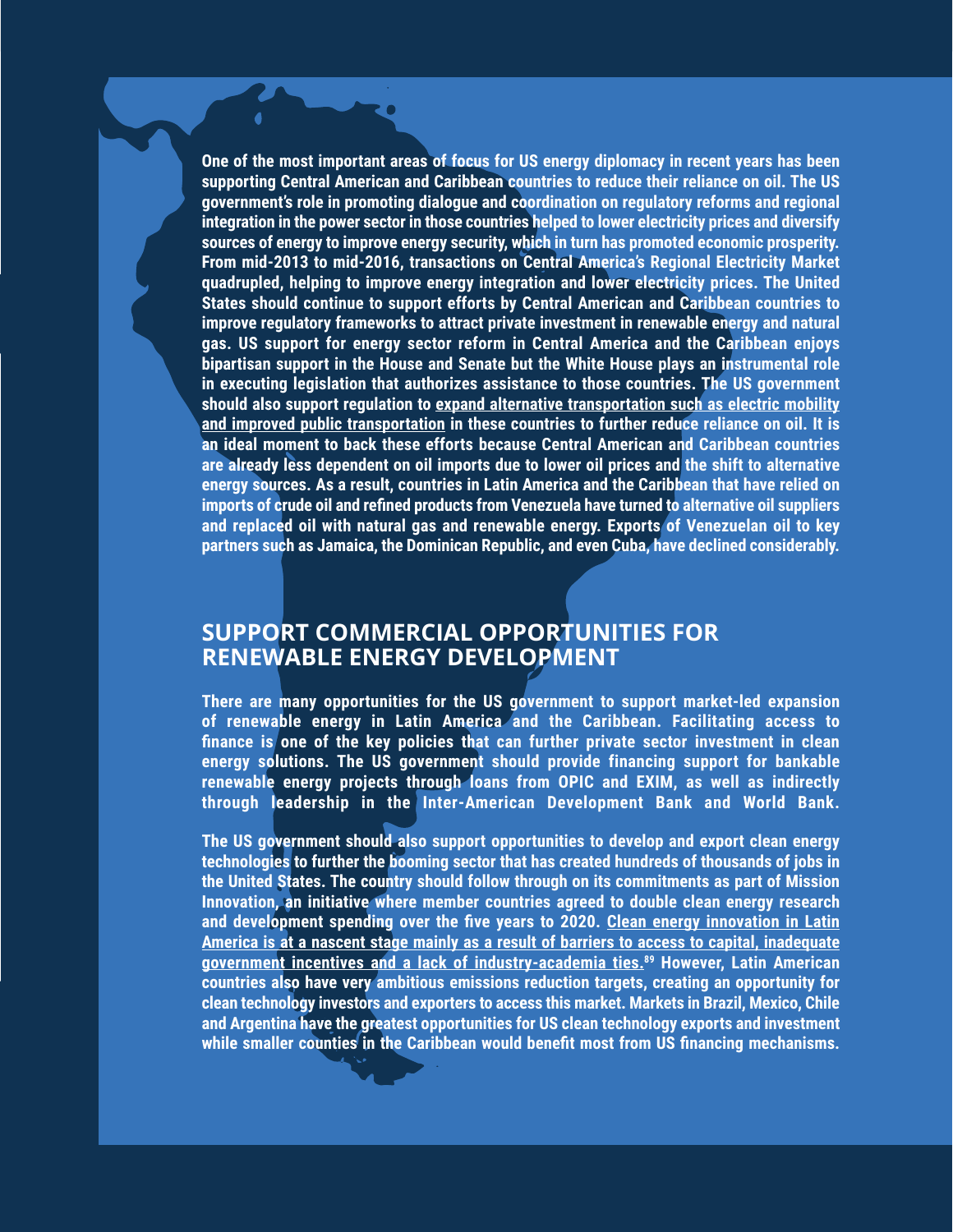#### **ENDNOTES**

- 1. International Energy Agency (2016). *World Energy Outlook 2016*, pp. 61, 115, 246. Note: These projections are part of the International Energy Agency's "New Policies Scenario", which accounts for policies affecting energy markets adopted as of mid-2015 as well as related components of Paris climate pledges.
- Economic Commission for Latin America and the Caribbean (June 2016). *Foreign Direct Investment in Latin America and the Caribbean*, p. 32.
- 3. Secretaría de Economía de México (June 2016). *Inversión extranjera directa en México y en el mundo*. Carpeta de Información Estadística.
- 4. US Department of Commerce, Bureau of Economic Analysis (2010-2015). *Position on a historical-cost basis, country detail by selected industry*. U.S. Direct Investment Abroad: Balance of Payments and Direct Investment Position Data.
- 5. Economic Commission for Latin America and the Caribbean (June 2016). *Foreign Direct Investment in Latin America and the Caribbean*, p. 9.
- 6. Ward, Andrew and Crooks, Ed. "Shell and Chevron hold the good cards as oil price rebounds". *Financial Times*. 9 February 2017.
- 7. International Renewable Energy Agency (2016). *Renewable Energy Market Analysis: Latin America*, p. 25.
- 8. Ibid, pp. 91-102.
- 9. US Energy Information Administration (2017). *Petroleum & Other Liquids: U.S. Crude Oil Imports by Country of Origin – Annual-Thousands of Barrels 2006-2016*.
- 10. US Energy Information Administration (2017). *Petroleum & Other Liquids: Exports by Destination – Total Products – Annual-Thousands of Barrels 2016*.
- 11. Flores-Quiroga, Aldo. Secretaría de Energía de México. *Mexico / United States Energy Trade: An Integrated Market?* Presentation at the Embassy of Mexico in Washington, DC. 7 April 2017. Note: Data from presentation comes from the Comisión Nacional de Hidrocarburos.
- 12. GE and Baker Hughes announced the merging of their oil and gas businesses in 2016.
- 13. International Renewable Energy Agency (2016). *Renewable Energy Market Analysis: Latin America*, p. 3.
- 14. Ibid, p. 10.
- 15. Sole, Carlos and Amador, Joe. *US-Mexico Energy Outlook under the Trump Administration*. Webinar Presentation at the Institute of the Americas. 27 January 2017.
- 16. Wood, Alex (October 2016). *A Look at the Future of the Mexican Petroleum Industry after Energy Reform*. Wilson Center.
- 17. Carriles, Luis. "Apuestan a Ronda 2.2 y 2.3, para obtener más gas". *El Economista*. 19 March 2017.
- 18. Alire Garcia, David and Barrera, Adriana. "Proposed border tax could harm U.S.-Mexico energy trade: official". *Reuters*. 15 February 2017.
- 19. "Pemex to offer seven new farm-outs in the deep waters". *Energía 16*. 9 February 2017.
- 20. "Mexico to invest 4 bln USD in wind power in next 2 years". *Xinhua*. 23 February 2017.
- 21. Banco Central do Brasil (2015). "Census of Foreign Capitals in Brazil - from base-year 2010 to 2014".
- 22. Viscidi, Lisa. "Beyond the Political Crisis: The Future of Brazil's Energy Sector". *Inter-American Dialogue*. 2 May 2017.
- 23. "Brazil to lower oil industry local content rules by half minister". *Reuters*. 22 February 2017.
- 24. Agência Nacional do Petróleo, Gás Natural e Biocombustíveis do Brasil (2016). *Anuário estatístico brasileiro do petróleo, gás natural e biocombustíveis*.
- 25. AES Brasil (2017). *Energy Generation*.
- 26. Spatuzza, Alexandre and Lee, Andrew. "GE 'relief' in tough Brazil market as CER orders 205MW". *Recharge News*. 21 February 2017.
- 27. Scott, Alwyn. "Exclusive: General Electric wins \$900 million Brazil power plant, grid contract". *Reuters*. 27 October 2017.
- 28. Ibid.
- 29. U.S. Department of Commerce, International Trade Administration. *Brazil - Electrical Power Systems*. Last Published: 27 June 2016.
- 30. Banco Central de la República Argentina (December 2015). "Las Inversiones Directas en Empresas Residentes".
- 31. U.S. Department of Commerce, International Trade Administration. *Argentina - Shale Gas and Shale Oil Development Technologies*. Last published: 22 February 2017.
- 32. Foda, Qarnain. "Next hot spot for shale drilling? Argentina". *CNN Money*. 28 July 2016.
- 33. International Energy Agency (2016). *Argentina Renewable Energy Auctions - RenovAr Program (Round 1)*.; Presidencia de la Nación de Argentina, Subscretaría de Energías Renovables (2016). *Adjudicación de Proyectos – Ronda 1.5*.; "Argentina awards 1,282 MW in RenovAR 1.5 tender". *Renewables Now*. 28 November 2016.
- 34. Oddone, Decio. National Agency of Petroleum Natural Gas and Biofuels of Brazil (ANP). *Brazil: a Historic Opportunity for the Global Oil and Gas Industry*. Presentation at Inter-American Dialogue event "The Outlook for Oil and Gas in Brazil" in Washington, DC. 5 May 2017.
- 35. Turner, Taos. "Oil and Gas Firms Pledge \$5 Billion in Investments in Argentina This Year". *The Wall Street Journal*. 10 January 2017.
- 36. Crooks, Nathan. "Venezuela's Y&V Teams Up With Baker Hughes to Tap Orinoco Belt". *Bloomberg Markets*. 27 September 2016.
- 37. Phillips, Aaron. "Baker Hughes to Tap 200 Wells in Venezuela". Investopedia. 29 September 2016.; "Halliburton curtailing business activity in Venezuela". *Reuters*. 22 April 2016.
- 38. Crooks, Nathan. "PDVSA Readies One of 'World's Largest' Oil Drilling Projects". *Bloomberg Markets*. 21 September 2016.
- 39. Eraso, Carlos Fernando. Ministerio de Minas y Energía de Colombia. *Oportunidades y Desafíos*. Presentation at Inter-American Dialogue roundtable "El futuro de los hidrocarburos en Colombia" in Bogotá Colombia. 11 May 2016.
- 40. Schmidt, Kathrine. "Colombia, ConocoPhillips in \$85m shale deal". *Upstream Online*. 4 Dec 2015.
- 41. Bailey, Jed; Janson, Nils and Espinasa, Ramón (2013). *Pre-Feasibility Study of the Potential Market for Natural Gas as a Fuel for Power Generation in the Caribbean*. Inter-American Development Bank.
- 42. Ibid.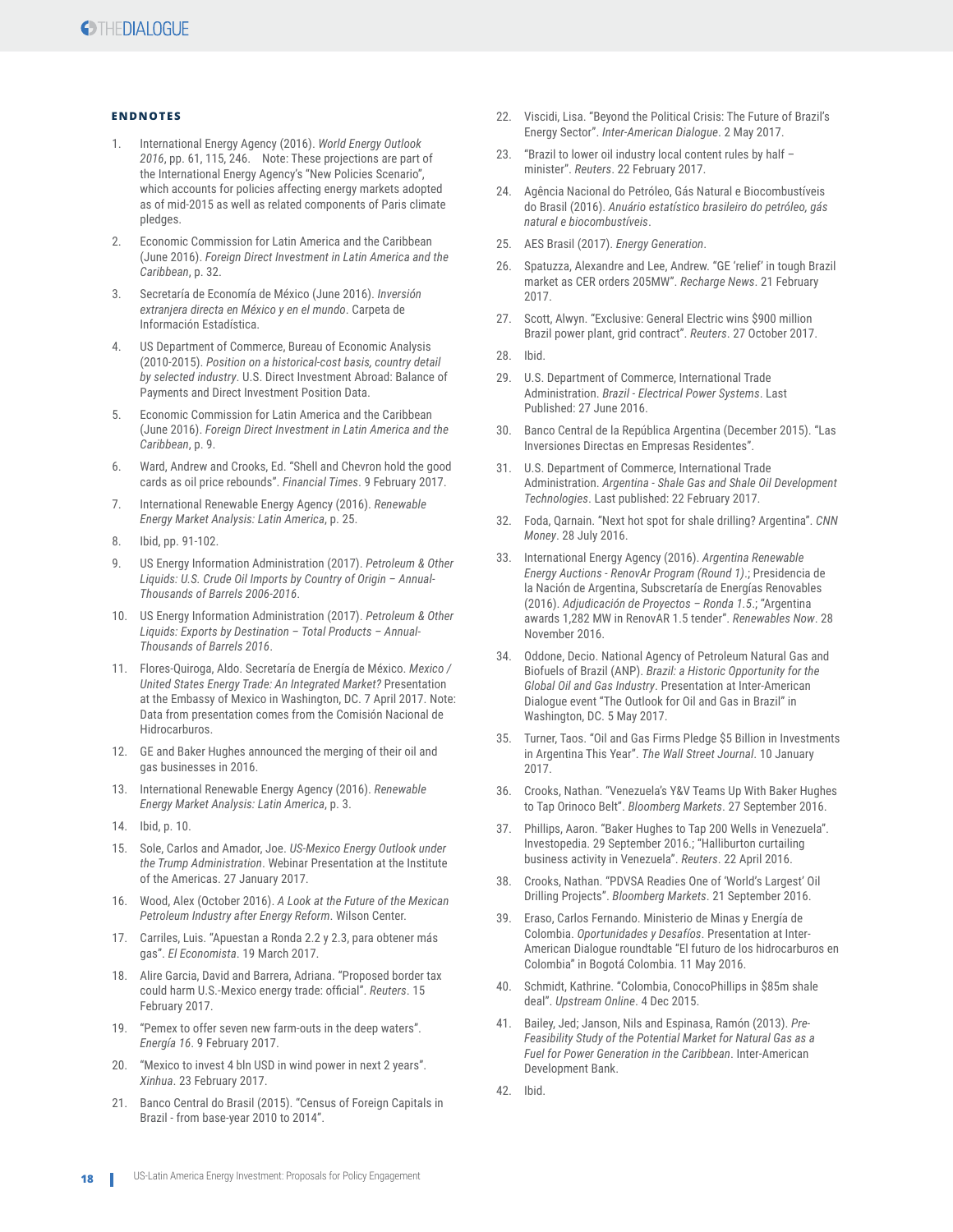- 43. "Terminal de exportación de AES Dominicana está lista para suministrar gas natural a islas del Caribe y Centroamérica". *Cámara Americana de Comercio de la República Dominicana*. 27 January 2017.
- 44. AES República Dominicana (2017).
- 45. Crowley Maritime Corporation (2017).
- 46. General Electric (2017). "Conoce GE en Centroamérica y El Caribe".
- 47. Espinasa, Ramón. Inter-American Development Bank. Presentation at Inter-American Dialogue workshop "Natural Gas & LNG Trade in the Americas" in Washington, DC. 7 July 2015.
- 48. Shortell, Paul; Baragwanath, Kathryn and Sucre, Carlos (March 2014). *Natural Gas in Central America*. Inter-American Dialogue.
- 49. Viscidi, Lisa; Sucre, Carlos and Karst, Sean (September 2015). *Natural Gas Market Outlook: How Latin America and the Caribbean Can Benefit from the US Shale Boom*. Inter-American Dialogue.
- 50. "AES Awarded Panama's First Natural Gas-Fired Generation Plant". AES. 11 September 2015.
- 51. Economic Commission for Latin America and the Caribbean (June 2016). *Foreign Direct Investment in Latin America and the Caribbean*, p. 26.
- 52. Ibid, p. 26.
- 53. Climatescope 2016. "Guatemala". *Bloomberg New Energy Finance*.
- 54. Díaz López, Bianca. "El Salvador launches auction for 150 MW of renewable energy". *PV Magazine*. 10 February 2016.
- 55. Lam, Bourree, "Trump's Promises to Corporate Leaders: Lower Taxes and Fewer Regulations". *The Atlantic*. 23 January 2017.
- 56. The White House Office of the Press Secretary. "Presidential Executive Order on Reducing Regulation and Controlling Regulatory Costs". 30 January 2017.
- 57. The White House Office of the Press Secretary. "Presidential Executive Order on Promoting Energy Independence and Economic Growth". 28 March 2017.
- 58. US Office of Management and Budget (2017). *America First: A Budget Blueprint to Make America Great Again*, p. 27.
- 59. Carey, Nick and Shepardson, David. "Big win for automakers as Trump orders fuel economy standards review". *Reuters*. 16 March 2017.
- 60. Boudette, Neal E. "Automakers Call on E.P.A. Chief to Ease Fuel-Efficiency Standards". *The New York Times*. 22 February 2017.
- 61. "Reshape or shatter? The pitfalls of renegotiating NAFTA". *The Economist*. 11 February 2017.
- 62. Donnan, Shawn. "Renegotiating Nafta: 5 points to keep in mind". *Financial Times*. 23 January 2017.
- 63. Cattan, Nacha and Martin, Eric. "Mexico Warns U.S. It'll Cut Off Nafta Talks If Tariffs Added". *Bloomberg*. 27 February 2017.
- 64. US Office of Management and Budget (2017). *America First: A Budget Blueprint to Make America Great Again*, p. 41.
- 65. Ibid, pp. 33-34.
- 66. Ibid, p. 34.
- 67. Ibid, p. 41.
- 68. Viscidi, Lisa and O'Connor, Rebecca. "Trump and Latin American Energy: The Costs of Cutting Ties". *Foreign Affairs*. 24 February 2017.

69. Alire Garcia, David and Barrera, Adriana. "Proposed border tax could harm U.S.-Mexico energy trade: official". *Reuters*. 15 February 2017.

- 71. Petróleos Mexicanos Base de Datos Institucional (2017). "Volumen de las exportaciones de petróleo crudo por destino geográfico". Dirección Corporativa de Planeación, Coordinación y Desempeño.
- 72. Wood, Duncan (February 2017). *U.S.-Mexico Energy and Climate Collaboration*. The Wilson Center.
- 73. Wood Mackenzie Press Note. "Upstream players cautiously optimistic about prospects for 2017". 16 March 2017.
- 74. Meredith, Emily; DiCosmo, Bridget; Craft, Lauren and Merolli, Paul. "Briefing: Energy Policy After Trump's First 30 Days". *Energy Intelligence*. 17 February 2017.
- 75. US Energy Information Administration (2017). *Annual Energy Outlook 2017*, p. 65.
- 76. US Department of Commerce. *Fact Sheet: Look South Initiative*. 9 January 2014.
- 77. Soto, Alonso. "Brazil, Argentina push for closer trade with Mexico in Trump era". *Reuters*. 7 February 2017.
- 78. Gallagher, Kevin P. and Myers, Margaret (2017). *China-Latin America Finance Database*. Inter-American Dialogue.
- 79. Ray, Rebecca; Gallagher, Kevin and Sarmiento, Rudy (2016). *China-Latin America Economic Bulletin 2016 Edition*. Boston University Global Economic Governance Initiative.
- 80. Urdinez, Francisco; Mouron, Fernando; Schenoni, Luis L. and de Oliveira, Amâncio J. (2016). *Chinese Economic Statecraft and U.S. Hegemony in Latin America: An Empirical Analysis, 2003–2014*, p.15. Latin American Politics and Society, 58: 3–30. doi:10.1111/laps.12000
- 81. Gallagher, Kevin P. and Myers, Margaret (2017). *China-Latin America Finance Database*. Inter-American Dialogue.
- 82. Urdinez, Francisco; Mouron, Fernando; Schenoni, Luis L. and de Oliveira, Amâncio J. (2016). *Chinese Economic Statecraft and U.S. Hegemony in Latin America: An Empirical Analysis*, 2003–2014, p. 20. Latin American Politics and Society, 58: 3–30. doi:10.1111/laps.12000
- 83. Ibid, p. 24.
- 84. Myers, Margaret and Gallagher, Kevin (2017). *Chinese Finance to LAC in 2016*. Inter-American Dialogue.
- 85. Akhtar, Shayerah Ilias. *Export-Import Bank: Overview and Reauthorization Issues*, p.4. Congressional Research Service. 25 March 2015.
- 86. Arkin, Fatima. "What is at stake for the three main channels for US climate finance?" *Devex*. 6 February 2017.
- 87. Overseas Private Investment Corporation (2015). "BMR Renewables: Helping Jamaica Tap its Wind Resources".
- 88. US Trade and Development Agency. "Clean Energy Finance Facility for the Caribbean and Central America (CEFF-CCA)".
- 89. Miller, Justin and Viscidi, Lisa (March 2016). *Clean Energy Innovation in Latin America*. Inter-American Dialogue.

<sup>70.</sup> Ibid.